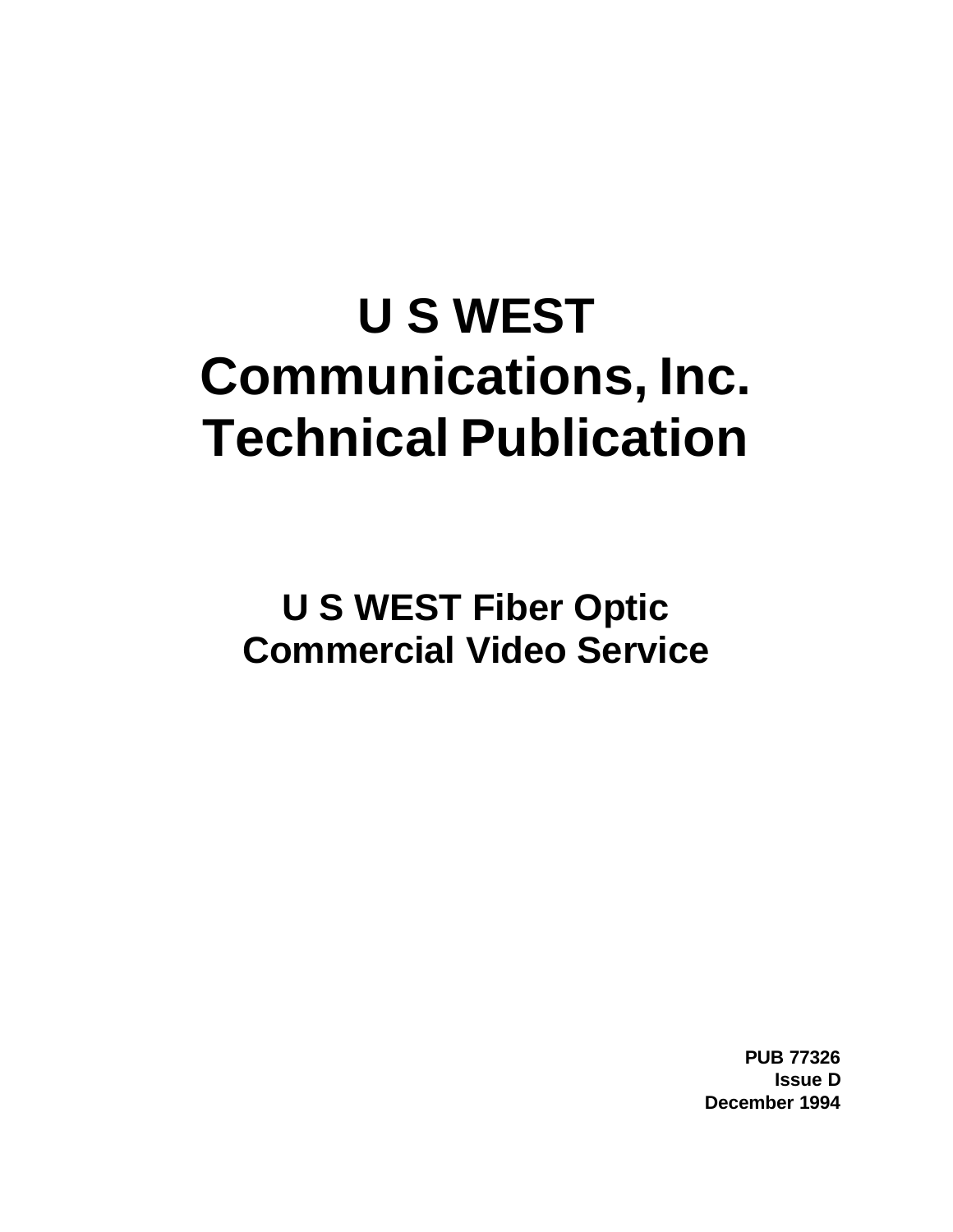# **U S WEST Communications, Inc. Technical Publication**

**U S WEST Fiber Optic Commercial Video Service**

**Copyright 1990, 1991, 1993, 1994 PUB 77326 Printed in U. S. A. Issue D All Rights Reserved December 1994**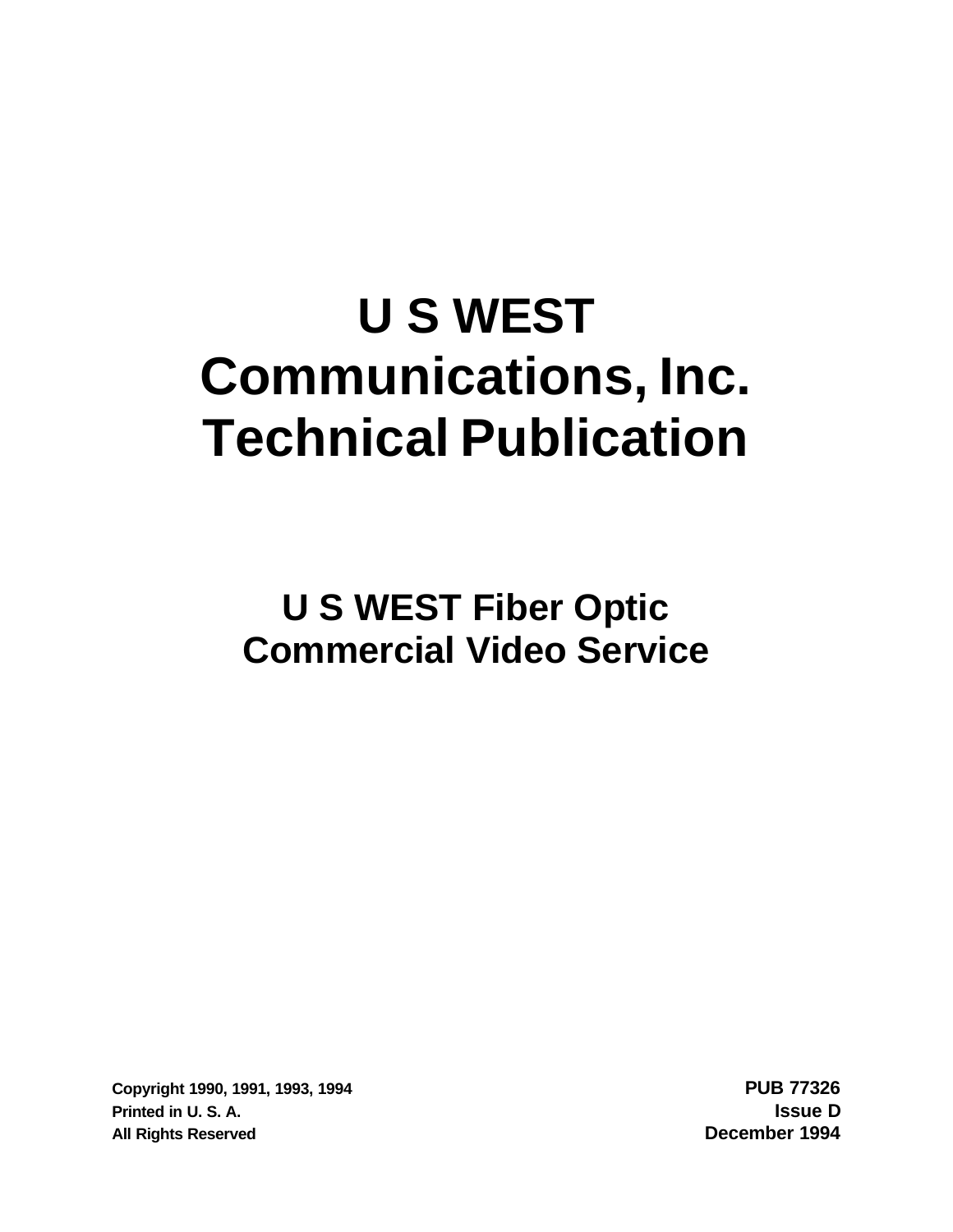#### NOTICE

This document describes U S WEST Fiber Optic Commercial Video Service offered by U S WEST to its customers for Access and Non-Access Service. It covers distinguishing service features, technical specifications and defines valid interfaces.

U S WEST Communications, Inc. reserves the right to revise this document for any reason, including but not limited to, conformity with standards promulgated by various governmental or regulatory agencies; utilization of advances in the state of the technical arts; or to reflect changes in the design of equipment, techniques, or procedures described or referred to herein.

Liability to anyone arising out of use or reliance upon any information set forth herein is expressly disclaimed, and no representation or warranties, expressed or implied, are made with respect to the accuracy or utility of any information set forth herein.

This document is not to be construed as a suggestion to any manufacturer to modify or change any of its products, nor does this publication represent any commitment by U S WEST Communications, Inc. to purchase any specific products. Further, conformance to this publication does not constitute a guarantee of a given supplier's equipment and/or its associated documentation.

Future issues of Technical Publication 77326 will be announced to the industry at least 45 days prior to the issuance date. This notice, which will come through our standard customer notification channels, will allow the customer time to comment on the proposed revisions.

Ordering information for U S WEST Technical Publications can be obtained from the Reference Section of this document.

If further information is required, please contact:

U S WEST Business Resources, Inc. Manager - Information Release 1801 California, Rm. 1340 Denver, CO 80202 (303) 298-8740

Throughout this publication, the term U S WEST signifies U S WEST Communications, Inc.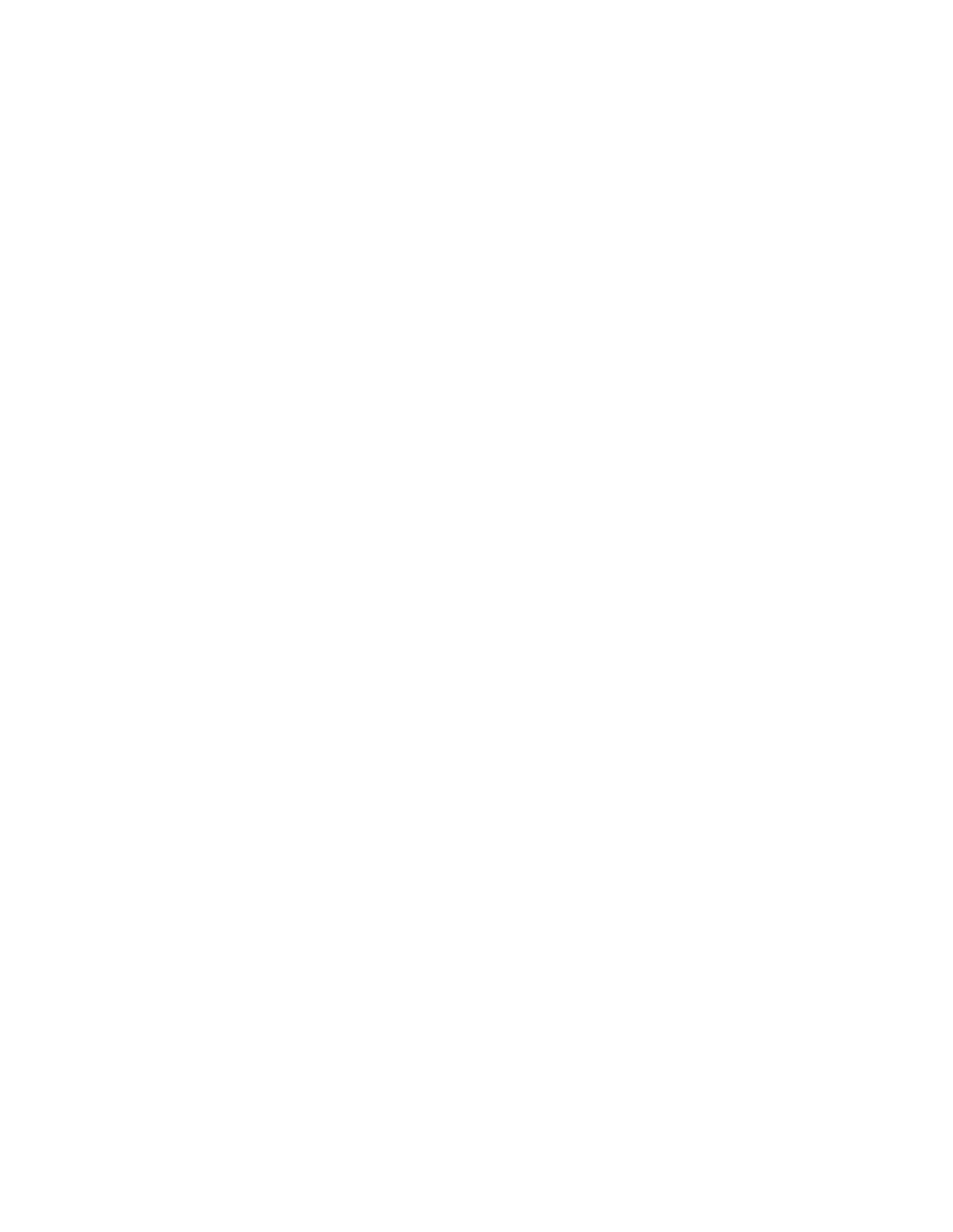#### PLEASE TEAR OUT AND SEND YOUR COMMENTS/SUGGESTIONS TO:

## U S WEST BUSINESS RESOURCES, INC. Manager - Writing Services 1801 California, Room 1340 Denver, Colorado 80202 (303) 298-8740

Information from you helps us to improve our Publications. Please take a few moments to answer the following questions and return to the above address.

| Was this Publication valuable to you in determining<br>our requirements?                                                                                | YES NO     |                 |
|---------------------------------------------------------------------------------------------------------------------------------------------------------|------------|-----------------|
| Was the information accurate and up-to-date?                                                                                                            | <b>YES</b> | NO <sub>1</sub> |
| Was the information easily understood?                                                                                                                  |            | NO <sub>1</sub> |
| Were the contents logically sequenced?                                                                                                                  |            | NO D            |
| Were the printed pages legible?                                                                                                                         | <b>YES</b> | NO <sub>2</sub> |
| Do you feel the description in the Catalog of Technical<br>Information and/or Digest of Technical Information<br>adequately described this Publication? | YES        | <b>NO</b>       |

If you answered NO to any of the questions and/or if you have any other comments or suggestions, please explain:

|                         | (Attach additional sheet, if necessary) |
|-------------------------|-----------------------------------------|
|                         | Date                                    |
| Company                 |                                         |
| <b>Address</b>          |                                         |
|                         |                                         |
| <b>Telephone Number</b> |                                         |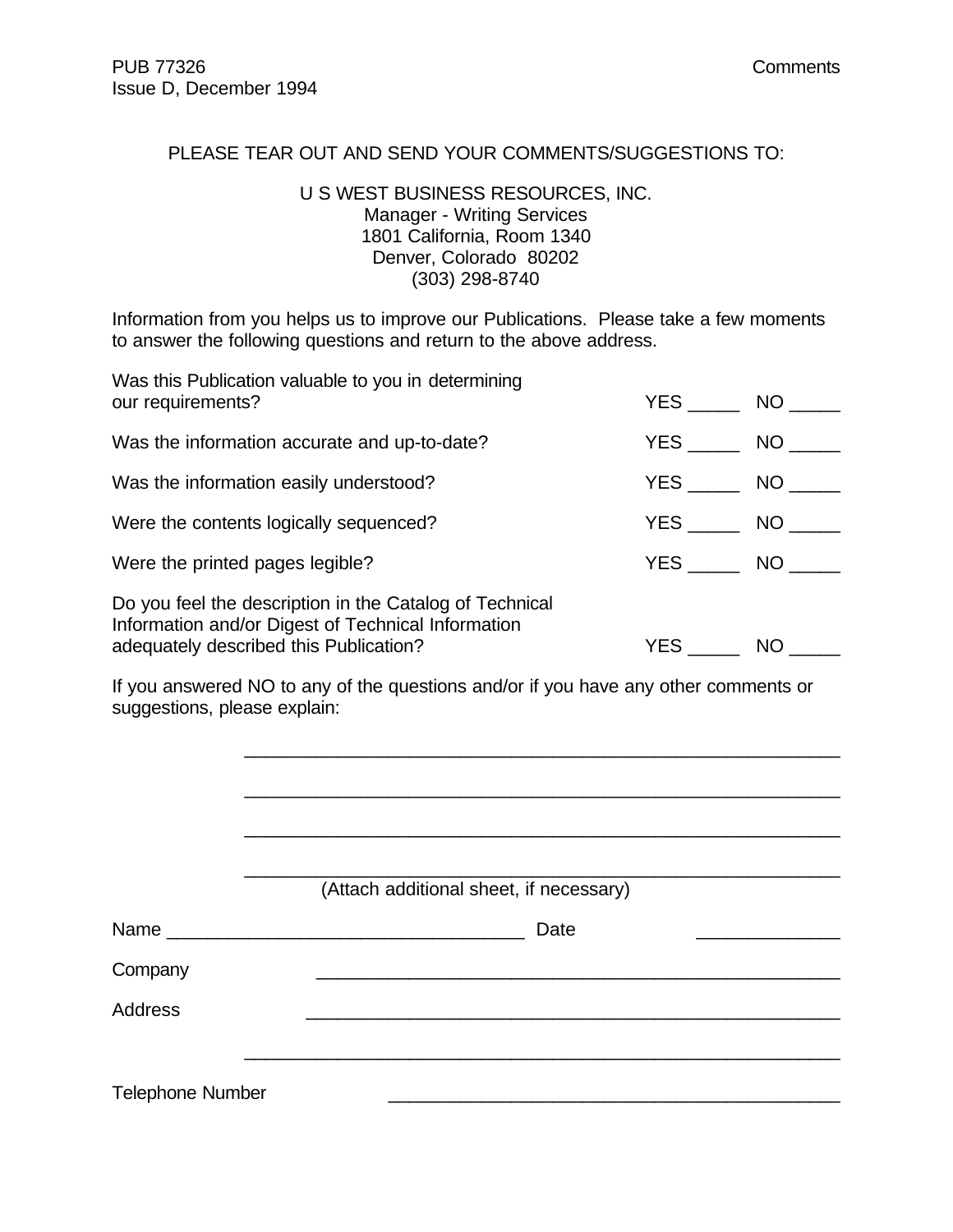# **CONTENTS**

|                  |                                        | <b>Chapter and Section</b>                                                                                               | Page |
|------------------|----------------------------------------|--------------------------------------------------------------------------------------------------------------------------|------|
| 1.               | 1.1<br>1.2<br>1.3                      |                                                                                                                          |      |
| 2.               | 2.1<br>2.2                             | 2.2.1 Transmission Equipment and Facilities Configurations  2-1<br>2.2.2 Fiber Optic Commercial Video Service (TV3)  2-1 |      |
| 3.               | 3.1<br>3.2<br>3.3<br>3.4<br>3.5<br>3.6 |                                                                                                                          |      |
|                  | 3.7<br>3.8                             |                                                                                                                          |      |
| $\overline{4}$ . | 4.1<br>4.2                             |                                                                                                                          |      |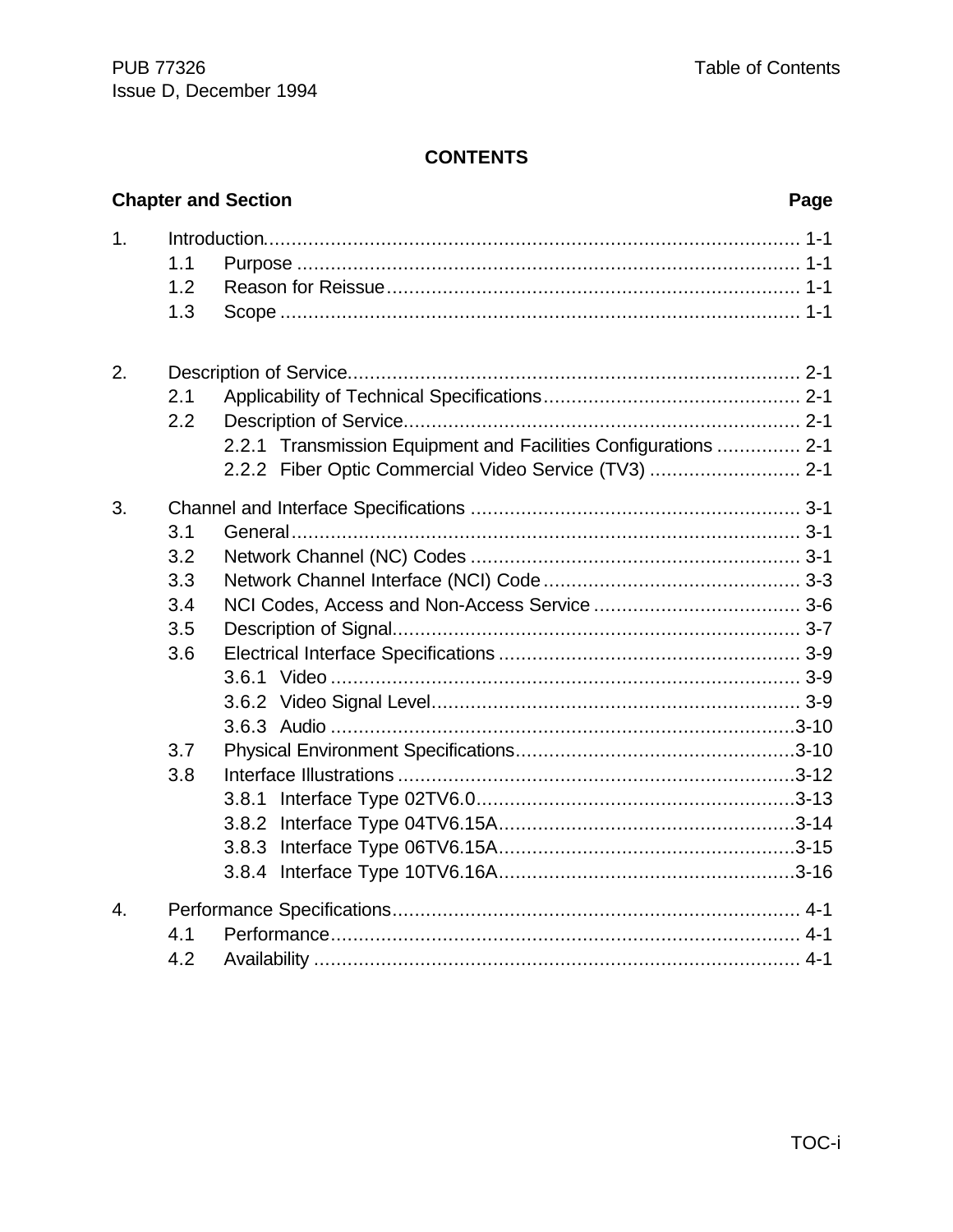# **CONTENTS** (Continued)

|                |     | <b>Chapter and Section</b> | Page |
|----------------|-----|----------------------------|------|
| 5.             |     |                            |      |
|                |     |                            |      |
|                |     |                            |      |
| 6.             |     |                            |      |
|                |     |                            |      |
|                | 6.2 |                            |      |
| 7 <sub>1</sub> |     |                            |      |
|                | 71  |                            |      |
|                | 7.2 |                            |      |
|                | 7.3 |                            |      |

# **Figures**

| 3-1 Fiber Optic Commercial Video Service, Typical Configuration 3-2 |  |
|---------------------------------------------------------------------|--|
| 3-2 The IRE Scale Units (For a 1v P-P Composite Signal)3-7          |  |
|                                                                     |  |
|                                                                     |  |
|                                                                     |  |

# **Tables**

| U S WEST Fiber Optic Commercial Video Service Network Channel (NC)<br>$3 - 1$ |  |
|-------------------------------------------------------------------------------|--|
|                                                                               |  |
| $3-2$                                                                         |  |
| $3-3$                                                                         |  |
| $3 - 4$                                                                       |  |
| Transmission Level Point (TLP) Code for Direction of Service3-5<br>$3-5$      |  |
| $3-6$                                                                         |  |
| $4 - 1$<br>Video Signal Transmission Service Channel End-to-End               |  |
|                                                                               |  |
| $4 - 2$<br>Audio Signal Transmission Service Channel End-to-End               |  |
|                                                                               |  |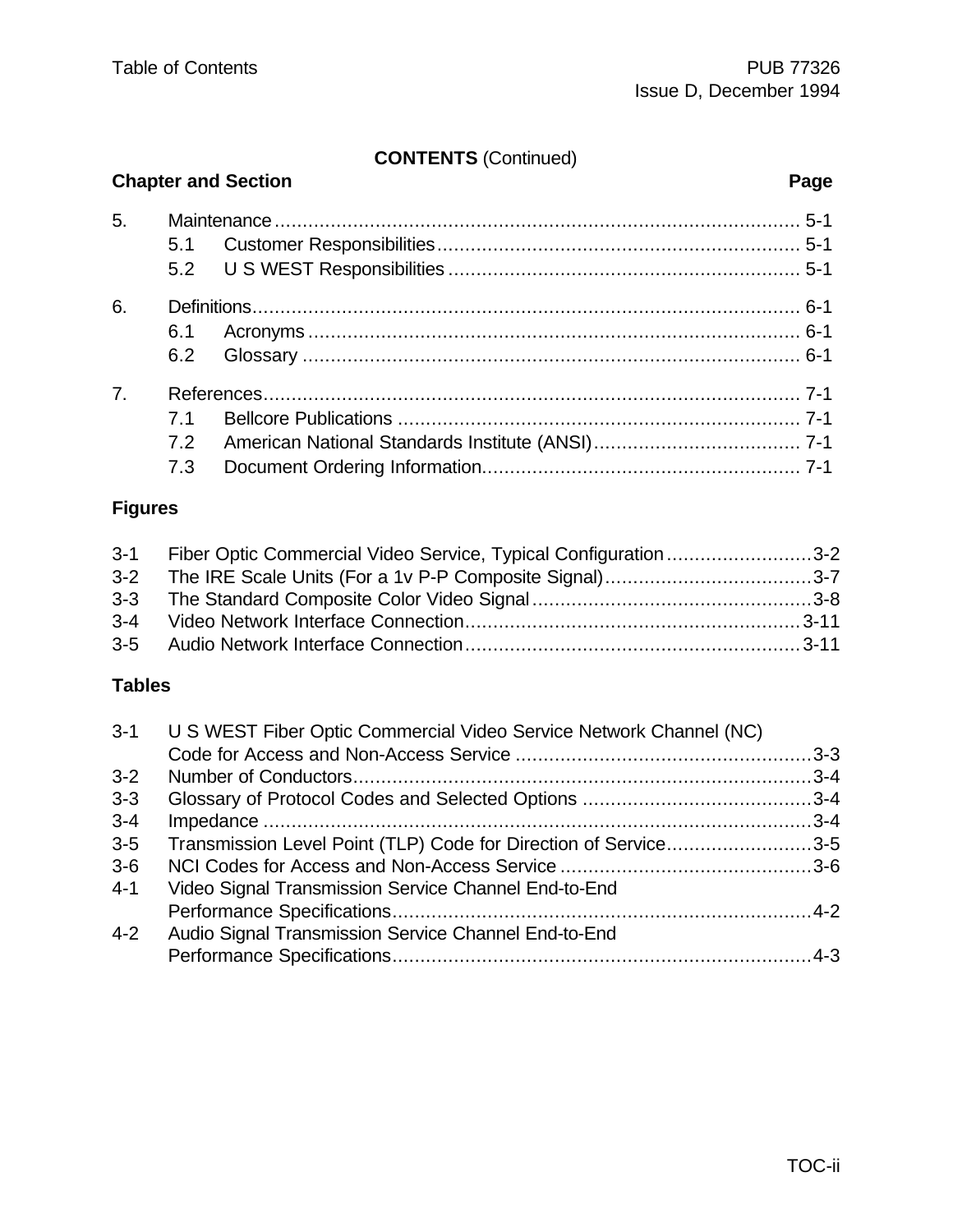# **CONTENTS**

# 3. Channel and Interface Specifictions ............................................................. 3-1 3.1 General........................................................................................... 3-1 3.2 Network Channel (NC) Codes ........................................................... 3-1 3.3 Network Channel Interface (NCI) Code .............................................. 3-3 3.4 NCI Codes, Access and Non-Access Service ..................................... 3-6 3.5 Description Signal ............................................................................ 3-7 3.6 Electrical Interface Specifications ...................................................... 3-9 3.6.1 Video .................................................................................... 3-9 3.6.2 Video Signal Level.................................................................. 3-9 3.6.3 Audio ...................................................................................3-10 3.7 Physical Environment Specifications..................................................3-10 3.8 Interface Illustrations .......................................................................3-12 3.8.1 Interface Type 02TV6.0.........................................................3-13 3.8.2 Interface Type 04TV6.15A.....................................................3-14 3.8.3 Interface Type 06TV6.15A.....................................................3-15 3.8.4 Interface Type 10TV6.15A.....................................................3-16

# **Figures**

| 3-1 Fiber Optic Commercial Video Service, Typical Configuration3-2 |  |
|--------------------------------------------------------------------|--|
| 3-2 The IRE Scale Units (For a 1v P-P Composite Signal)3-7         |  |
|                                                                    |  |
|                                                                    |  |
|                                                                    |  |

#### **Tables**

| 3-1 U S WEST Fiber Optic Commercial Video Service Network Channel (NC) |                                                                     |  |
|------------------------------------------------------------------------|---------------------------------------------------------------------|--|
|                                                                        |                                                                     |  |
|                                                                        |                                                                     |  |
|                                                                        |                                                                     |  |
|                                                                        |                                                                     |  |
|                                                                        | 3-5 Transmission Level Point (TLP) Code for Direction of Service3-5 |  |
|                                                                        |                                                                     |  |

#### **Chapter and Section Page**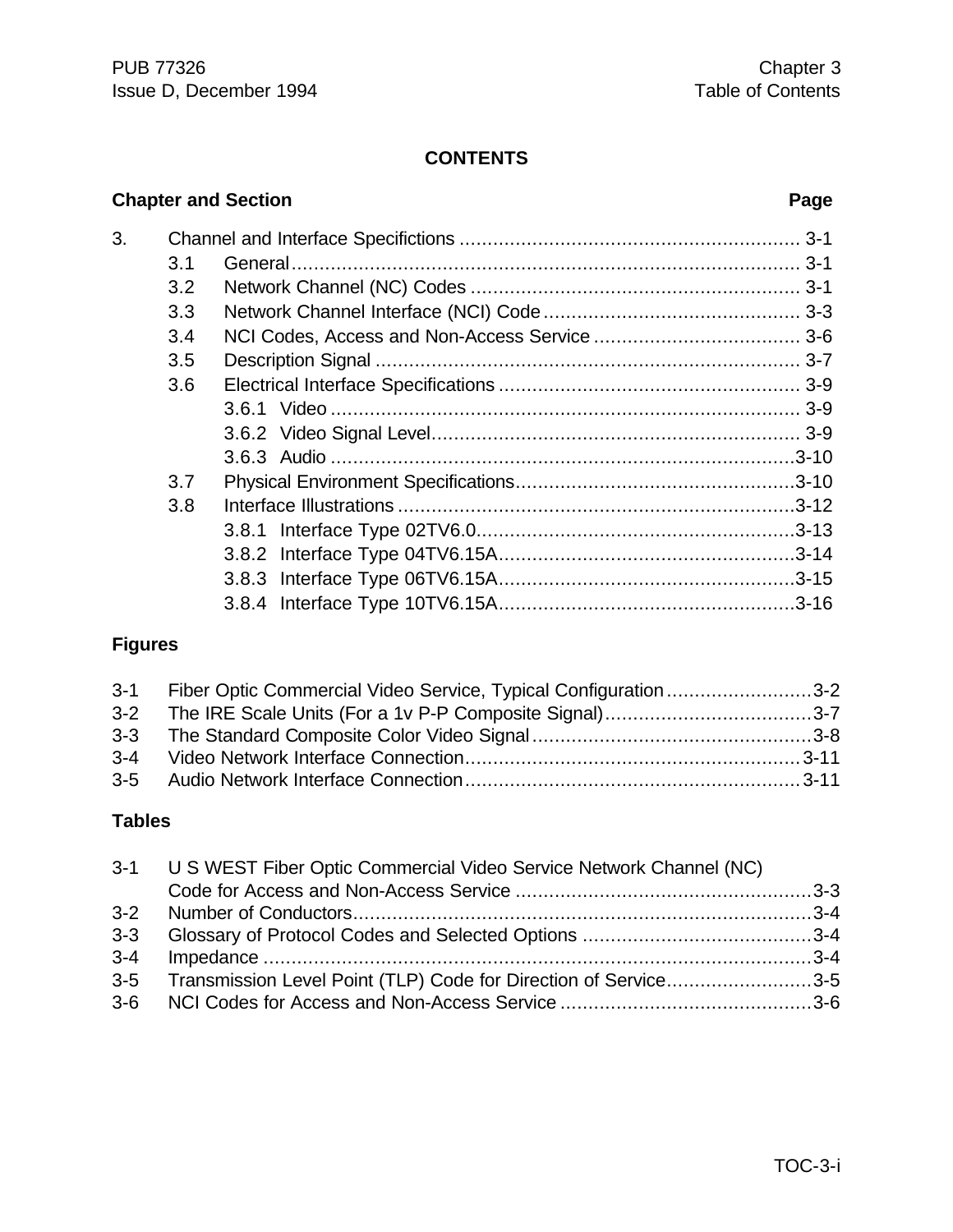## **1. Introduction**

#### **1.1 Purpose**

This document describes U S WEST Fiber Optic Commercial Video Service offered by U S WEST to its customers for Access and Non-Access Service. It covers distinguishing service features, technical specifications and defines valid interfaces.

#### **1.2 Reason for Reissue**

This document is being reissued due to removal of the third audio channel in the service offering, removal of the type of video terminal equipment and some administrative modifications.

# **1.3 Scope**

This document describes U S WEST Fiber Optic Commercial Video Service appropriate for the majority of applications. Sufficient technical detail is furnished to describe the Network Interfaces (NIs) and Network Channel (NC) options used to configure an end-toend communications channel. It is not the intent of this document to provide specific ordering information, but to describe the technical features of this service offering.

Use of the word "Commercial" in the service title is not intended to refer to the broadcast television industry, but refer instead to a type of video service where the performance level is less than broadcast quality. The applications for this type of video and audio service include distance learning, judicial arraignment and surveillance systems.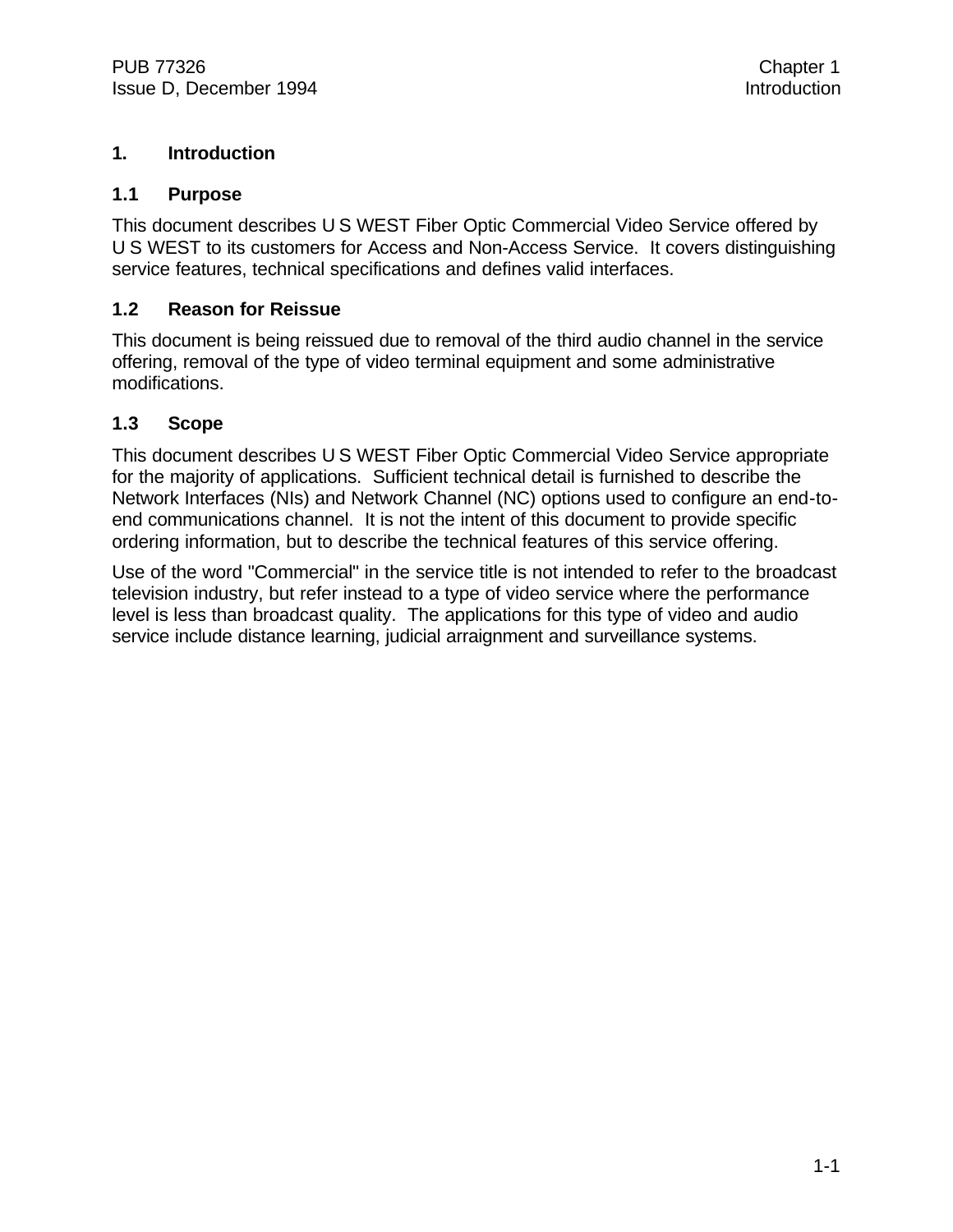# **2. Description of Service**

# **2.1 Applicability of Technical Specifications**

The technical specifications presented in this document are applicable to U S WEST Fiber Optic Commercial Video Service only. It does not attempt to describe the various types of transmission equipment used to provide this service.

# **2.2 Description of Service**

U S WEST Communications, Inc. Fiber Optic Commercial Video Service uses a standard 525-line/60-field System M - National Television Systems Committee (NTSC) compatible video signal. This service will transport and deliver NTSC video signal(s) and associated audio signal(s) using fiber optic facilities for the customer local loops and the interoffice section(s). This offering applies to Access and Non-Access Service.

Fiber Optic Commercial Video Service is one or two-way, with the requirement of two circuits for two-way service, and will be provided on a point-to-point or point-to-multipoint basis. The service may be used as video only or may include one, two or four audio channels per video channel. The electrical interfaces are as follows:

- 75 ohm unbalanced termination for the baseband video signal.
- 600 ohm balanced termination for the baseband audio signal.

# **2.2.1 Transmission Equipment and Facilities Configurations**

U S WEST will design a network and technology solution to meet the customer's needs of Fiber Optic Commercial Video Service utilizing fiber optic cable, including video and audio terminal equipment as Network Channel Terminating Equipment (NCTE), as depicted in Figure 3-1 of Chapter 3 of this technical publication.

# **2.2.2 Fiber Optic Commercial Video Service (TV3)**

This service is designated as TV3 and provides a full motion, high quality NTSC video signal, with the option of one, two or four 15-kHz associated audio signal(s). The performance parameters are less stringent than those required for Broadcast Quality service. The minimum video signal and audio signal performance parameters for U S WEST are shown in Chapter 4 of this technical publication.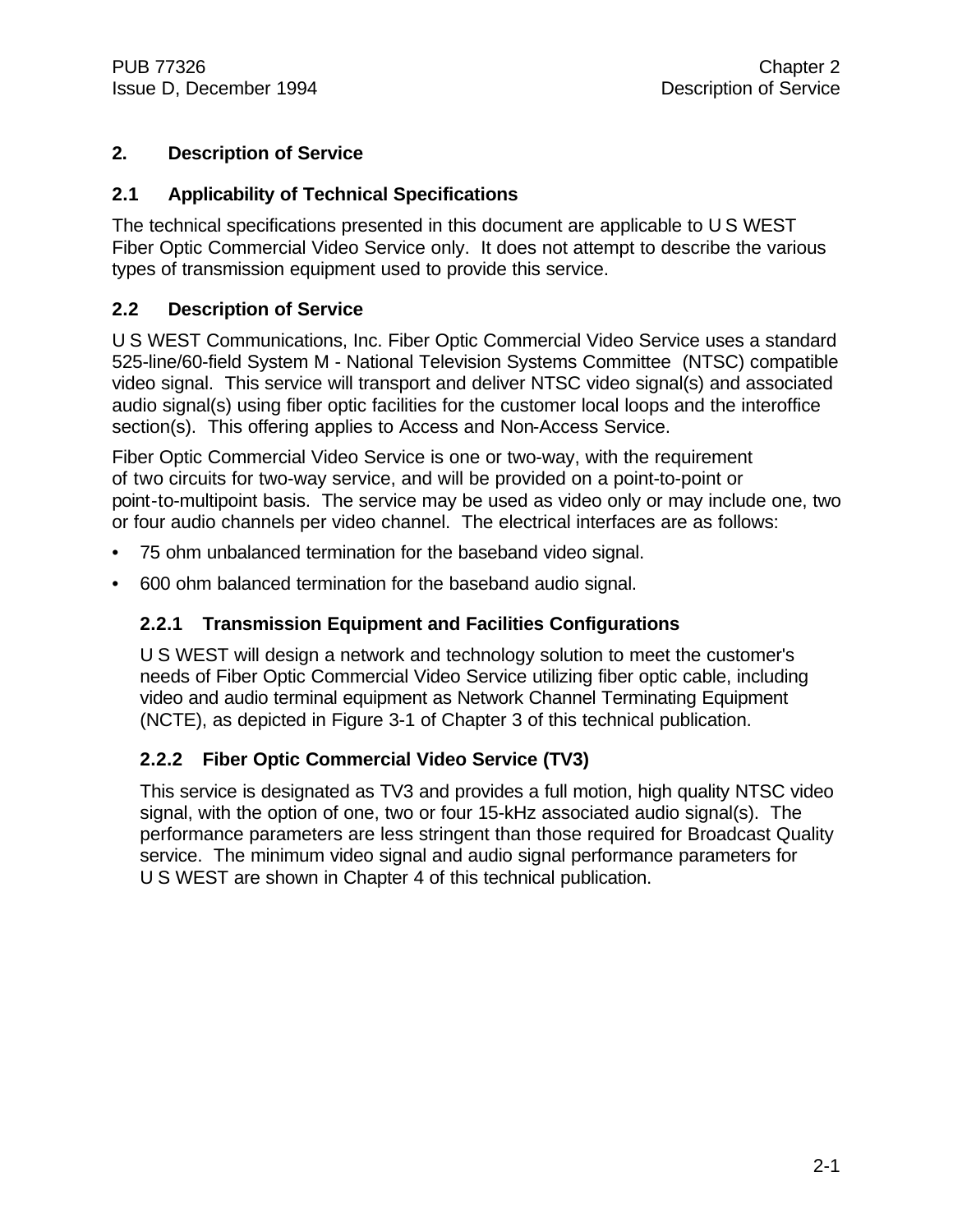# **3. Channel and Interface Specifications**

# **3.1 General**

This chapter provides information about the channels and the Network Interfaces (NIs) used with Fiber Optic Commercial Video Service. The description makes use of a generic configuration which should help the understanding of what must be ordered to obtain the Fiber Optic Commercial Video Service.

Figure 3-1 illustrates a typical Fiber Optic Commercial Video Service application and may be used as a reference while reviewing this document. This typical application consists of ordering a one-way, point-to-point, single channel video circuit between two customer locations. U S WEST will provide fiber optic-based video terminal equipment at each customer location. The customer will input one baseband analog video signal and associated baseband audio signal to the transmitting equipment at the first location. The multiplexed signal will be transmitted over fiber optic facilities to the end customer location where it will be received optically in the U S WEST equipment, converted to baseband analog video and audio signals and handed-off to the customer.

The Fiber Optic Commercial Video Service channel is defined by the Network Channel (NC) and Network Channel Interface (NCI) codes. The NC code defines the channel while the NCI code defines the interface at the ends of the channel. A brief explanation of the format of these codes is provided in the following sections. For a more detailed view of coding parameters, refer to the American National Standards Institute (ANSI) document ANSI T1.223-1991, "Telecommunications - Information Interchange - Structure and Representation of Network Channel (NC) and Network Channel Interface (NCI) Codes for the North American Telecommunications System."

The interface description also includes a portrayal of the baseband video signal waveform, an explanation of the electrical and physical specifications, and the related illustrations.

# **3.2 Network Channel (NC) Codes**

The NC code consists of four character positions as shown in Table 3-1. The first two characters (positions 1 and 2) of the NC code specify the type and quality of the channel. Character positions 3 and 4 represent the option codes available for each NC code. Various combinations of this code will allow the customer to enhance the technical performance of the requested channel, or to further identify the type of service.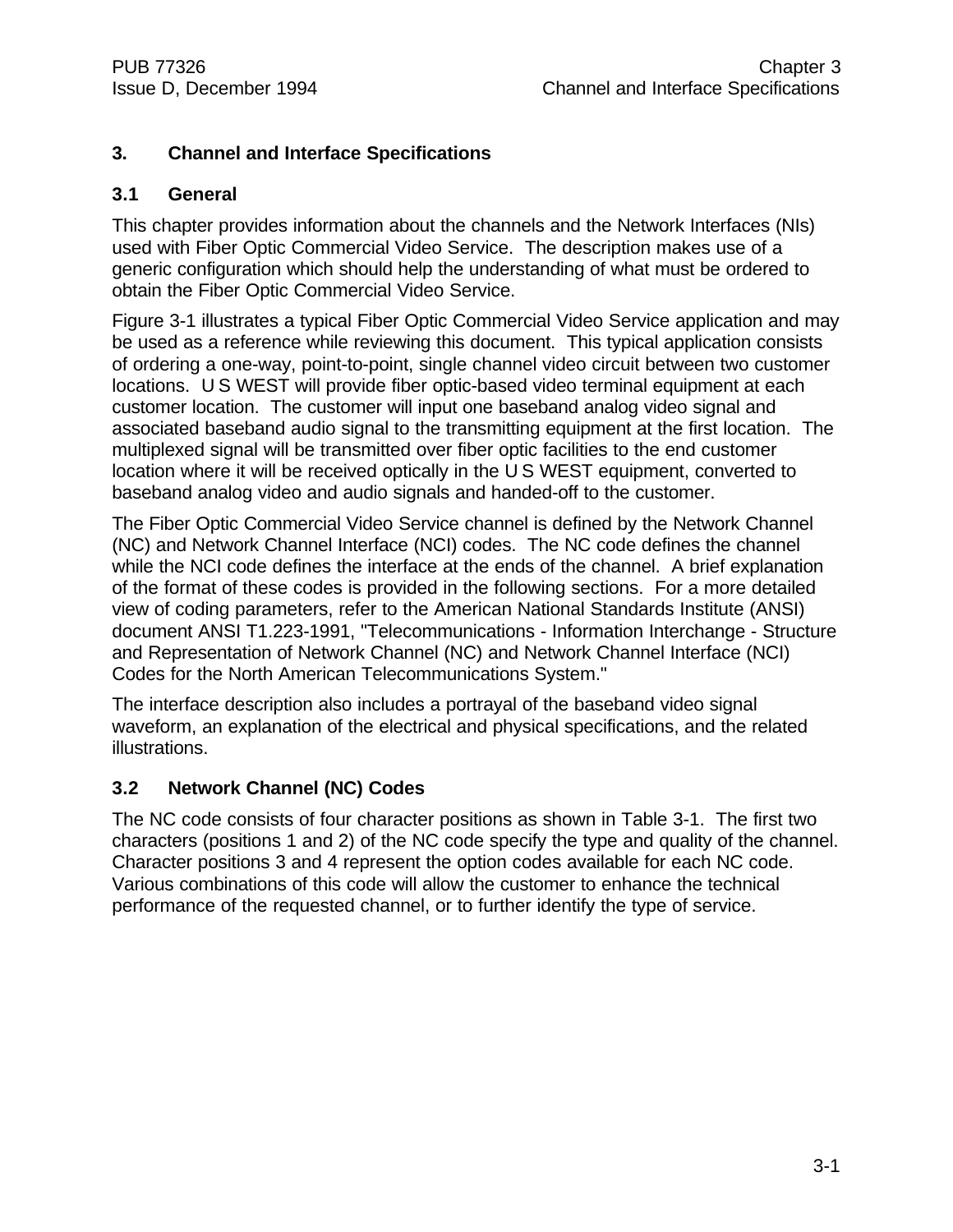

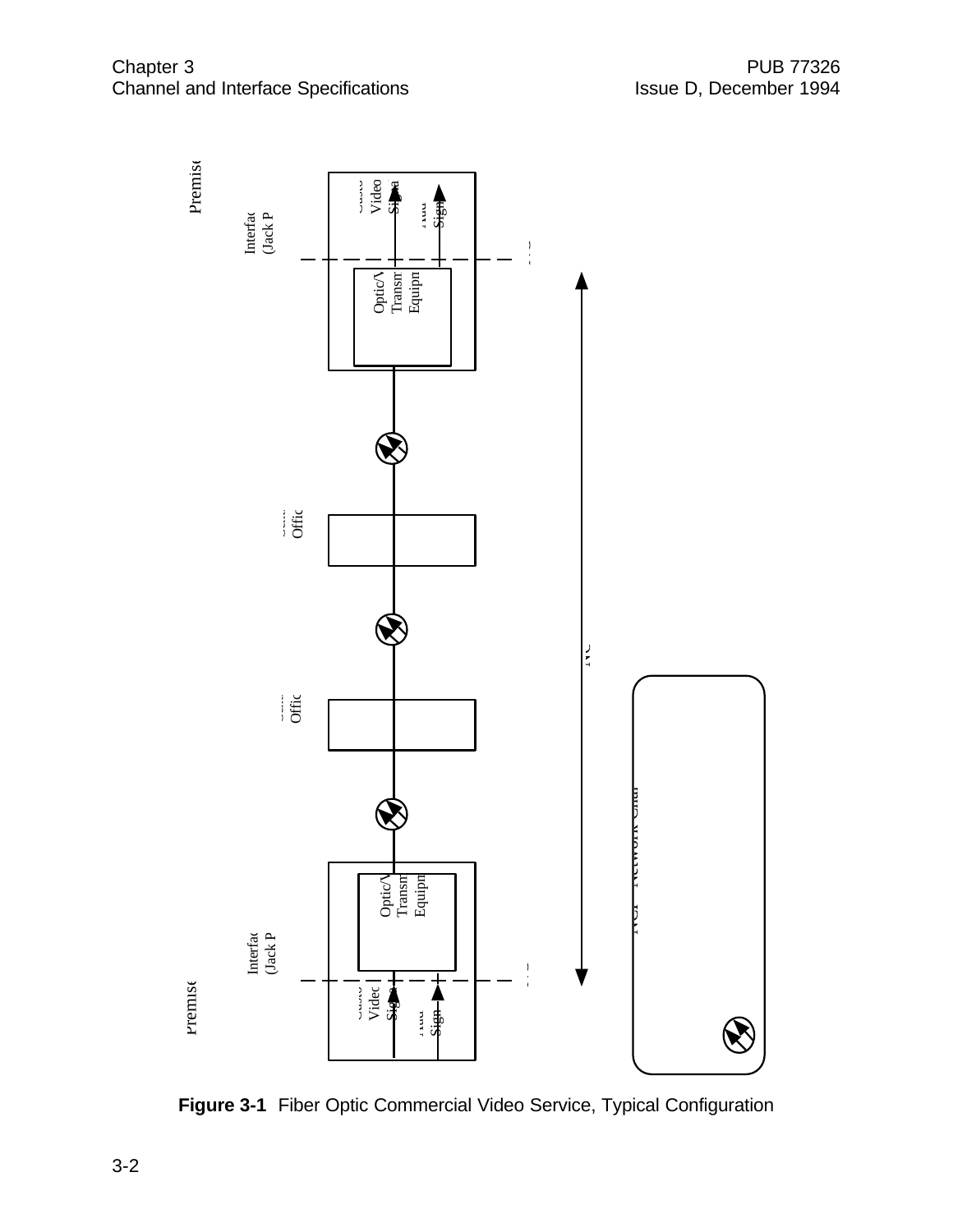# **Table 3-1** U S WEST Fiber Optic Commercial Video Service Network Channel (NC) Code for Access and Non-Access Service

| <b>NC Code</b> |                 |   |                                                                                                                                                                                                                |  |
|----------------|-----------------|---|----------------------------------------------------------------------------------------------------------------------------------------------------------------------------------------------------------------|--|
|                | <b>Position</b> |   | <b>Description</b>                                                                                                                                                                                             |  |
| 1&2            | 3               | 4 |                                                                                                                                                                                                                |  |
| TZ             | A               |   | A circuit for video and optional audio, allowing<br>for the use of fiber optic facilities by<br>U S WEST.<br><b>Commercial Quality</b><br>(NOTE: Meets NTSC "End-to-End"<br>Video/Audio Signal Performance per |  |
|                |                 |   | ANSI T1.502-1988.)                                                                                                                                                                                             |  |
|                |                 |   | Point-to-Point Service                                                                                                                                                                                         |  |
|                |                 | B | <b>Central Office Bridged</b><br>(Point-to-Multipoint)                                                                                                                                                         |  |

# **3.3 Network Channel Interface (NCI) Code**

The electrical interface with the U S WEST network is described by an NCI code for each End-User (EU), Interexchange Carrier (IC) or Local Exchange Carrier (LEC). The interface codes for the service must be specified by the customer when ordering Fiber Optic Commercial Video Service.

The NCI code identifies five interface elements located at the NI. The interface elements are: (1) The number of conductors, (2) protocol code, (3) impedance code, (4) protocol option, and (5) Transmission Level Point (TLP) code.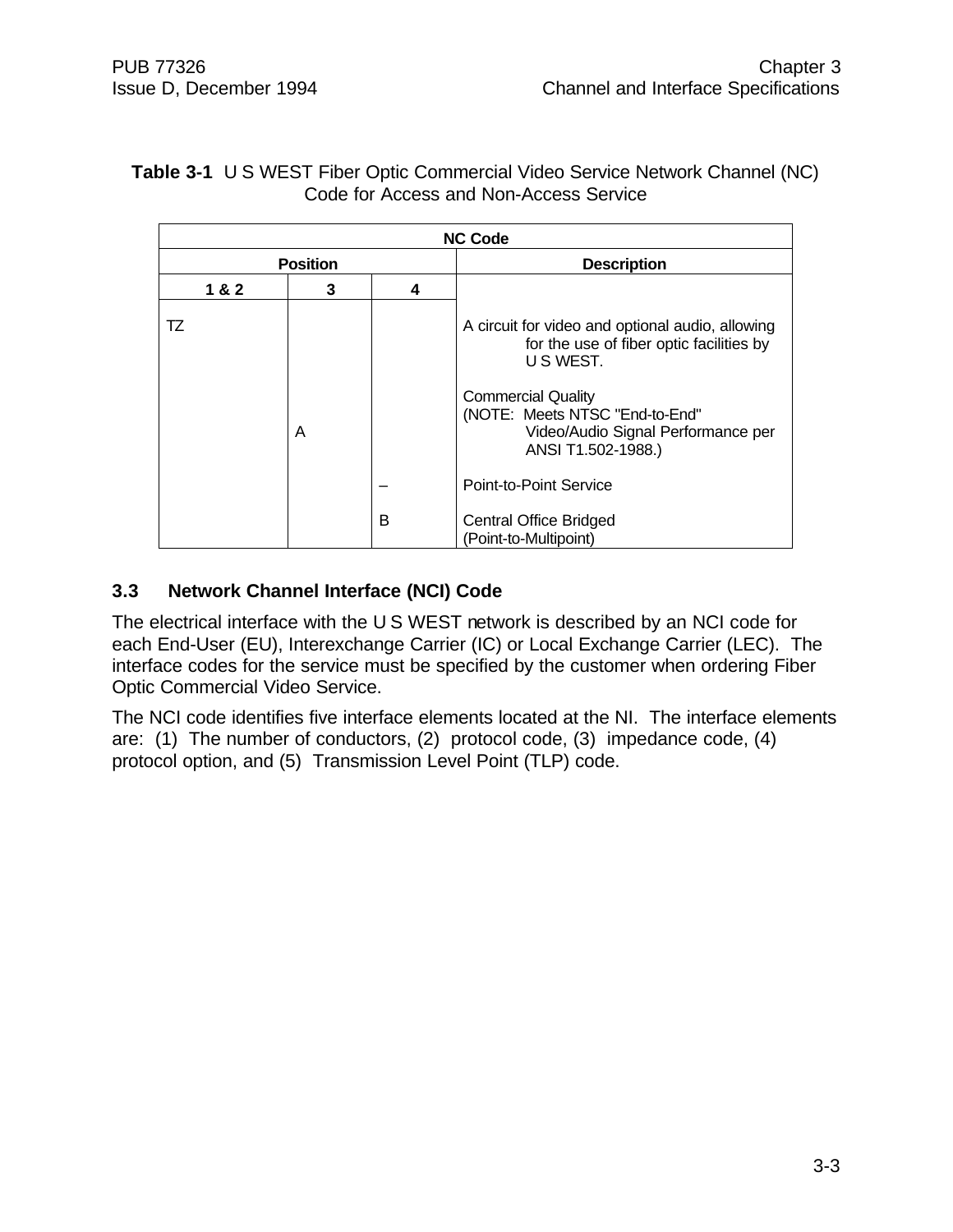For Fiber Optic Commercial Video Service, an example code is 04TV6.15A.O- which contains the following components:

• Code 04 = 4 conductors; two conductors for the video channel and two conductors for one audio channel. (Table 3-2 defines the allowable entries for this component.)

**Table 3-2** Number of Conductors

| <b>Number of Conductors</b>    | Code |
|--------------------------------|------|
| 2 (video only)                 | 02   |
| 4 (video and 1 channel audio)  | 04   |
| 6 (video and 2 channels audio) | 06   |
| 10(video and 4 channels audio) | 10   |

• Protocol Code TV = Television Interface (Table 3-3 below)

| Code | <b>Option</b> | <b>Definition</b>                                                                                                               |
|------|---------------|---------------------------------------------------------------------------------------------------------------------------------|
| TV   |               | <b>Television Interface</b>                                                                                                     |
|      | O             | Video signal only                                                                                                               |
|      | 15A           | Video plus one through four (2-conductor)<br>15-kHz audio signals. For US WEST, there<br>may be one, two or four audio signals. |

• Impedance Code  $6 = 75$  ohms (for coaxial cable) as shown in Table 3-4 below.

#### **Table 3-4** Impedance

| Value (ohms)       | Code |
|--------------------|------|
| 75 (coaxial cable) | 6    |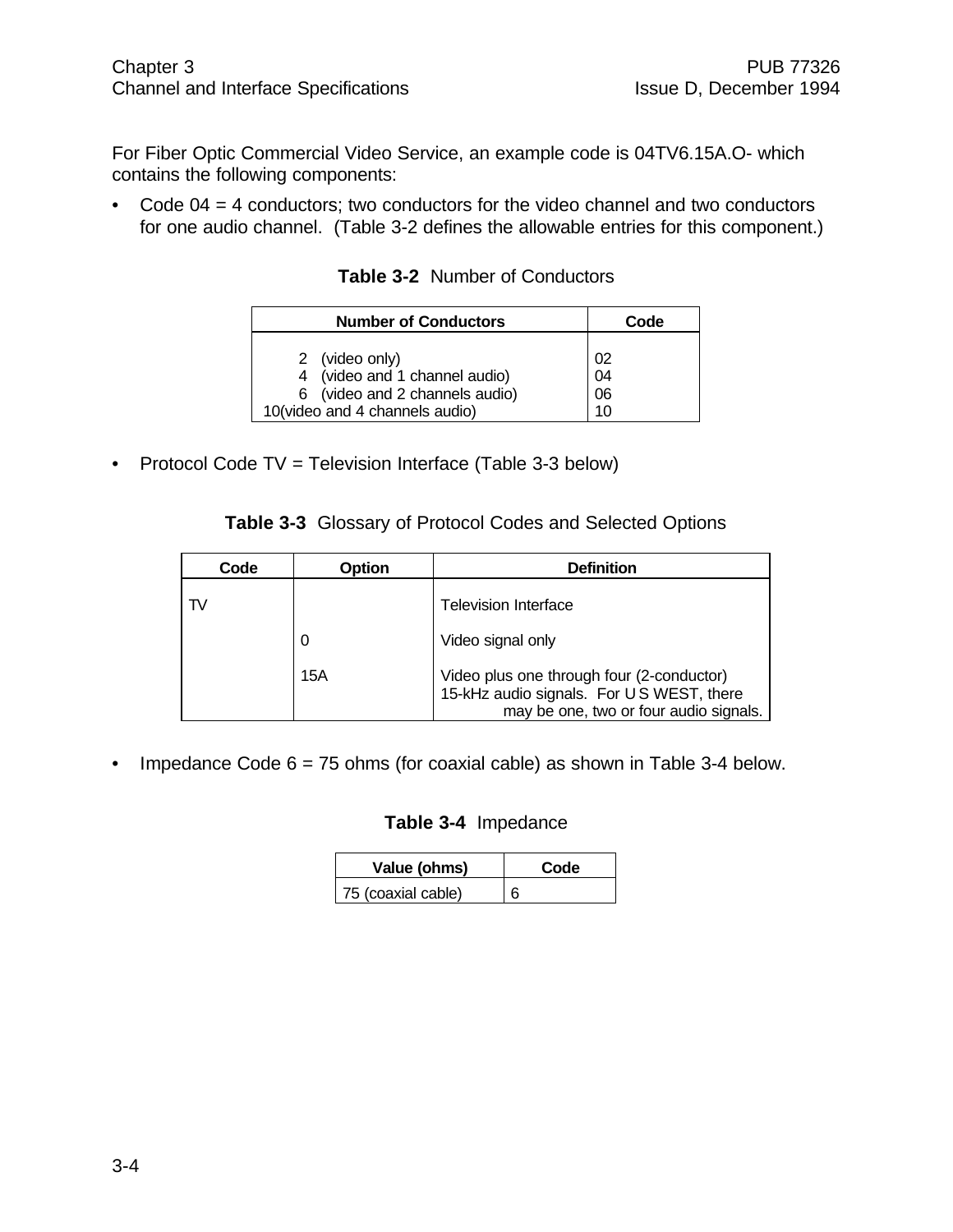$\mathbf{r}$ 

- Protocol Option Code 15A = Video plus one 15-kHz audio channel at the NI as shown in Table 3-3.
- Transmission Level Point(s). For a baseband video signal, there is no signal level specified with the TLP code. There is, however, an assigned one-character alpha code (the letter "O"), corresponding to the direction of service, and a hyphen, indicating the interface is standard as specified by U S WEST. This is shown in Table 3-5 below.

#### **Table 3-5** Transmission Level Point (TLP) Code for Direction of Service

| Video signal is transmitted from one EU/IC/LEC location to US WEST  |
|---------------------------------------------------------------------|
| Video signal is received at another EU/IC/LEC location from US WEST |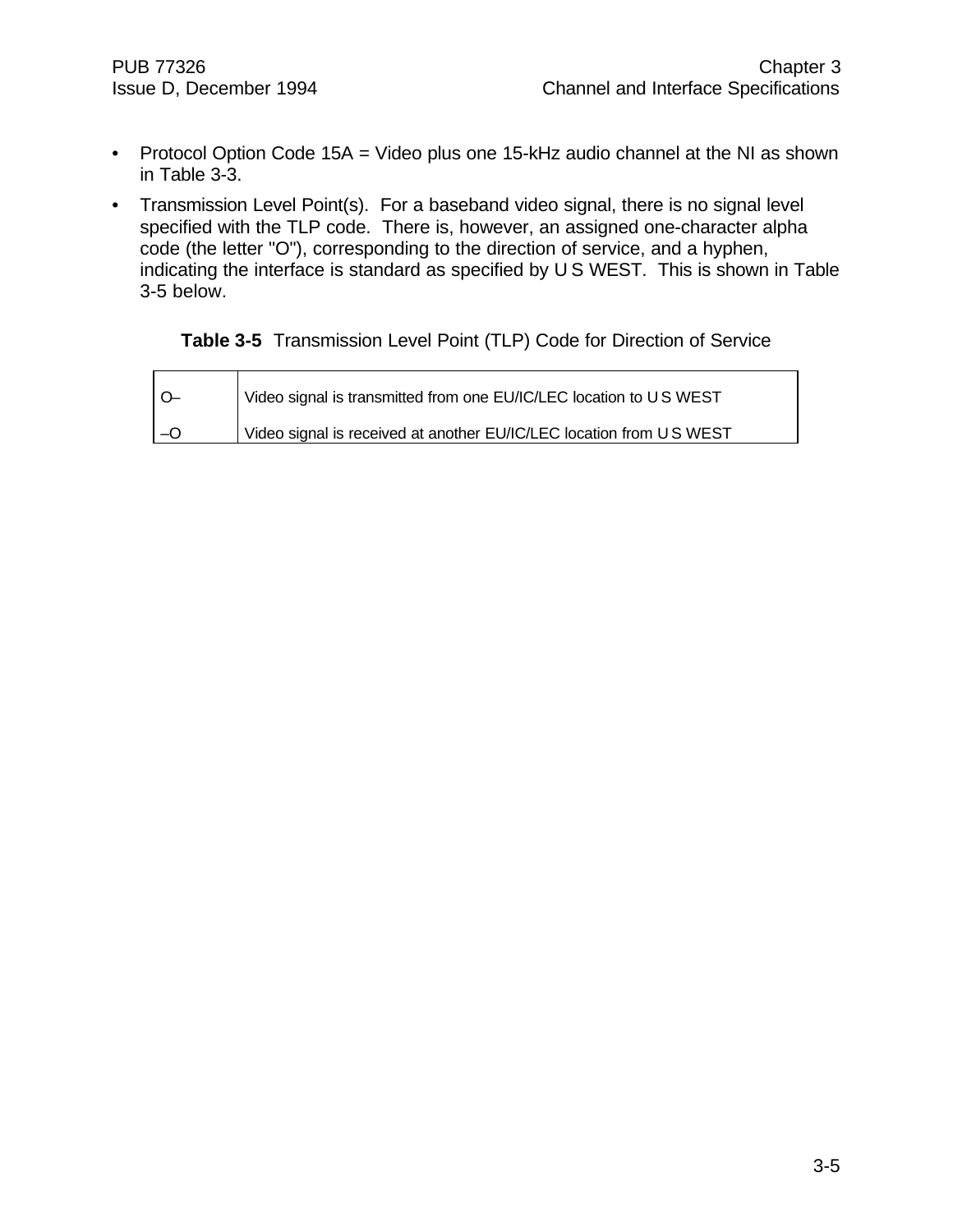#### **3.4 NCI Codes, Access and Non-Access Service**

The NCI Codes associated with each NC Code are shown in Table 3-6 for Access and Non-Access Service. The same Television Service Code, TV3, applies to every one of this codes. Table 3-6 portrays NCI coding for each direction of two one-way video channels. The upper set applies to the End-User as the Transmit location and the IC, LEC or another EU as the Receive location. The lower set applies to the IC, LEC or an EU as the Transmit location and an EU as the Receive location.

| <b>Television Special</b><br><b>Access and Local</b><br><b>Channel Service</b> | <b>NC Code</b> | End-User<br><b>Transmit NCI Code</b>                             | Interexchange Carrier, Local<br><b>Exchange Carrier or End-</b><br>User<br><b>Receive NCI Code</b>         |
|--------------------------------------------------------------------------------|----------------|------------------------------------------------------------------|------------------------------------------------------------------------------------------------------------|
| TV3                                                                            | TZA– & TZAB    | $02$ TV6.0.O $-$<br>04TV6.15A.O-<br>06TV6.15A.O-<br>10TV6.15A.O- | $02$ TV6.0. $-$ O<br>04TV6.15A-O<br>06TV6.15A .- O<br>10TV6.15A.-O                                         |
|                                                                                |                | End-User<br><b>Receive NCI Code</b>                              | Interexchange Carrier, Local<br><b>Exchange Carrier or End-</b><br><b>User</b><br><b>Transmit NCI Code</b> |
|                                                                                |                | 02TV6.0-O<br>04TV6.15A.-O<br>06TV6.15A-O<br>10TV6.15A.-O         | $02$ TV6.0.O $-$<br>04TV6.15A.O-<br>06TV6.15A.O-<br>10TV6.15A.O-                                           |

**Table 3-6** NCI Codes for Access and Non-Access Service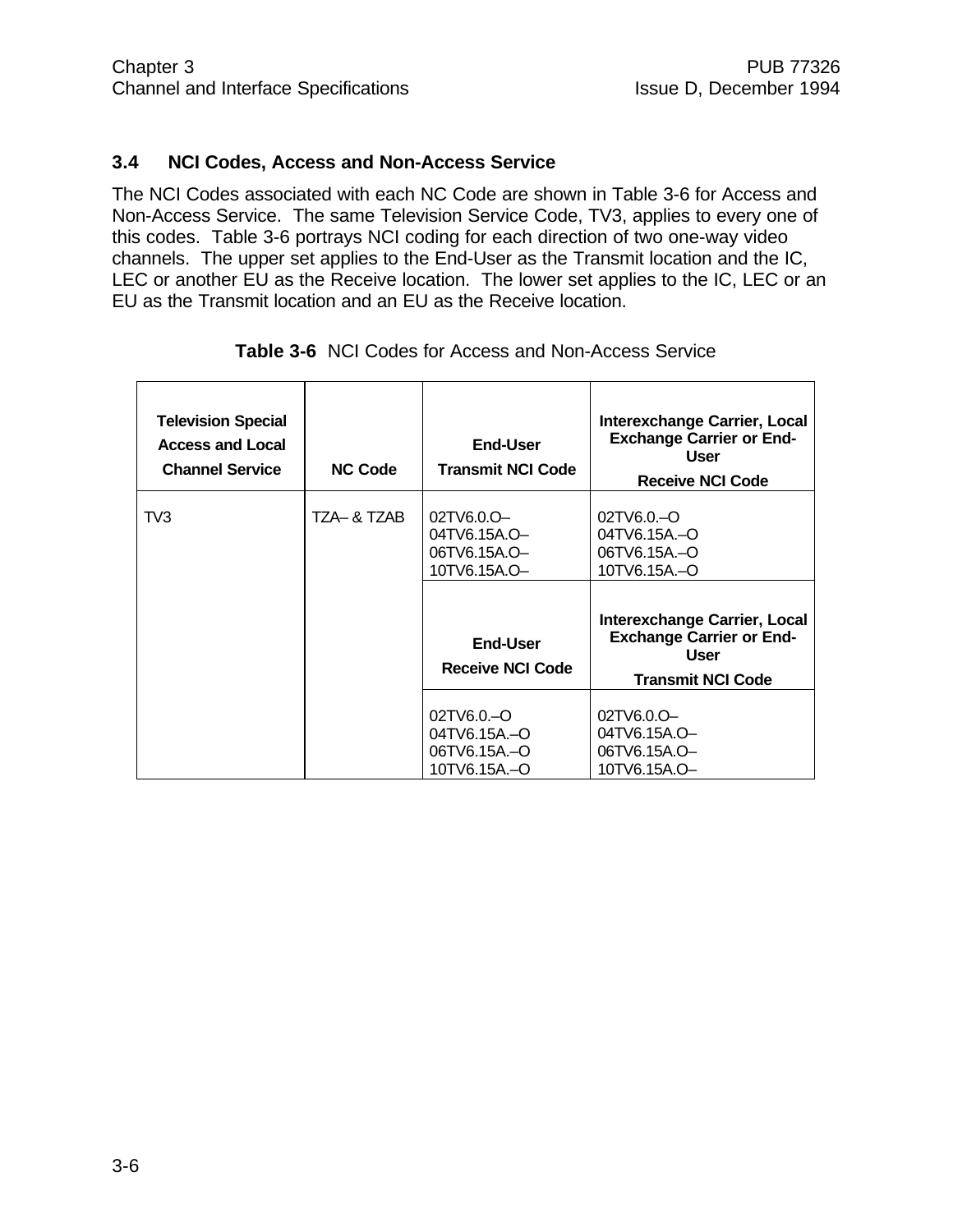# **3.5 Description of Signal**

Video Signal: The video signal is usually described in waveform terminology as shown in Figure 3-3 and measured in accordance with Figure 3-2, the IRE Scale Units for a 1 volt peak-to-peak composite signal.

Audio Signal: The audio signals are waveforms comprised of periodic and/or nonperiodic components confined to the frequency range from 50 Hz to 15 kHz, usually measured in decibels in which the reference power is one milliwatt (noted as dBm).



**Figure 3-2** The IRE Scale Units (For a 1v P-P Composite Signal)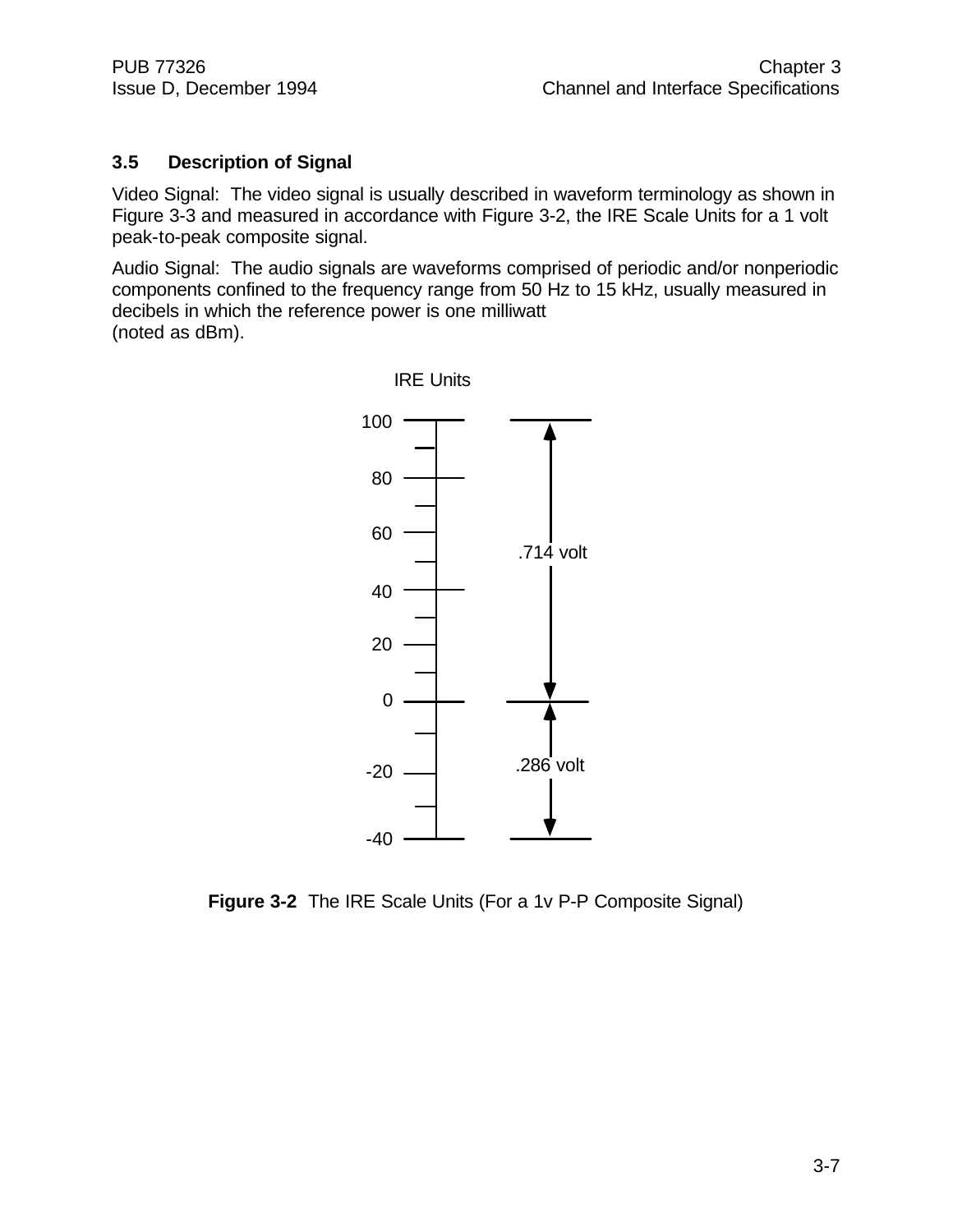

#### WAVEFORM TERMINOLOGY

- A: The peak-to-peak amplitude of the composite color video signal
- B: The difference between black level and blanking level (set-up)
- C: The peak-to-peak amplitude of the color burst
- L: Luminance signal nominal value
- M: Monochrome video signal peak-to-peak amplitude (M=L+S)
- S: Synchronizing signal amplitude
- $T_{b}$ : : Duration of breezeway
- $T_{\text{Si}}$ : Duration of line blanking period
- $T_{SV}$ : Duration of line synchronizing pulse
- $T_{\mathsf{u}}$ : : Duration of active line period

**Figure 3-3** The Standard Composite Color Video Signal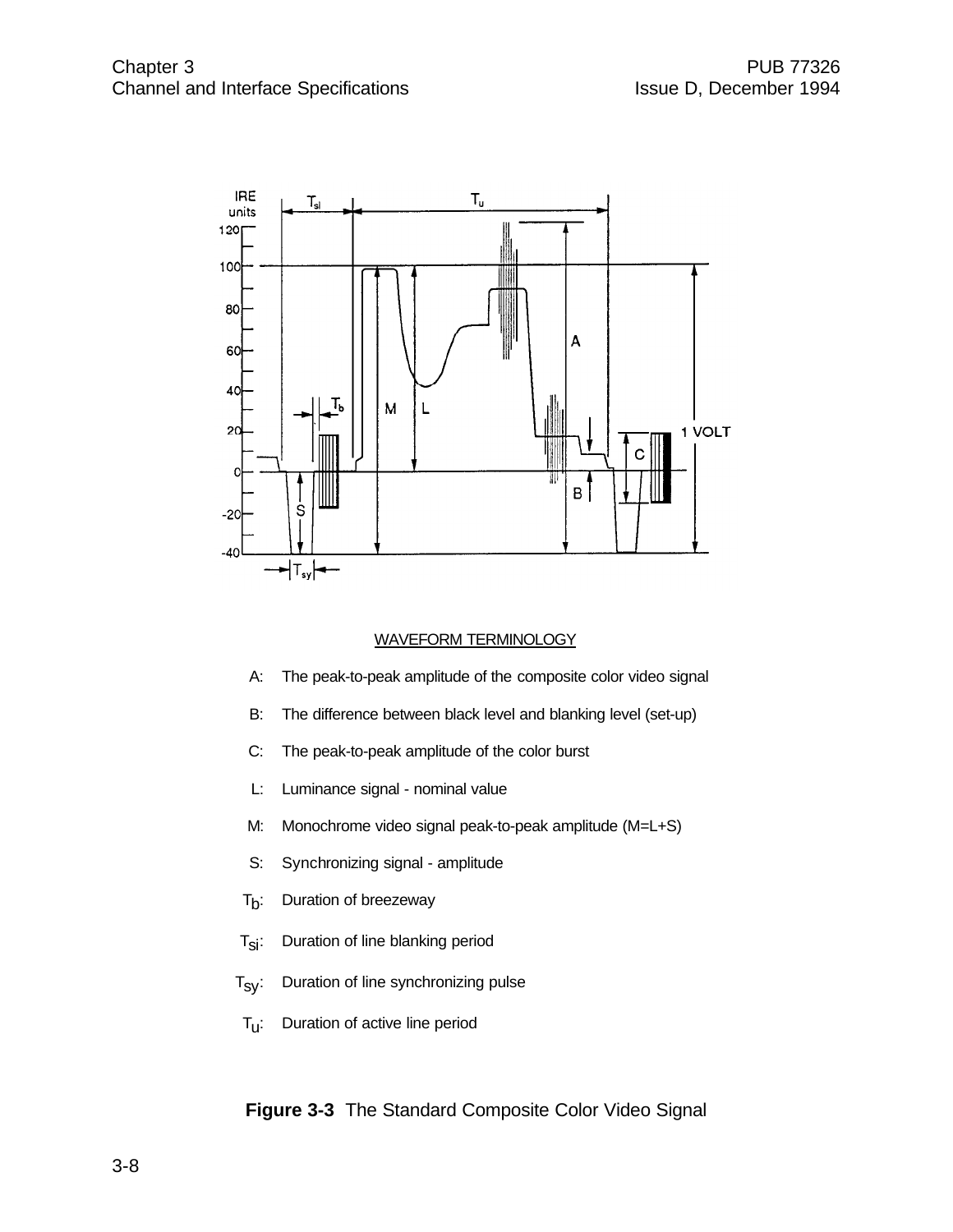# **3.6 Electrical Interface Specifications**

#### **3.6.1 Video**

The NI at the customer's premises is a baseband analog video signal compatible with the 525-line/60-field System M-NTSC video standard.

Impedance:

- 1. Source impedance The impedance presented to the input terminals of a transmission service channel by the output terminals of the baseband signal source. Proper source impedance is required for transmission service channel evaluation.
- 2. Input impedance The impedance presented by the input terminals of a transmission service channel.
- 3. Output impedance The impedance presented by the output terminals of a transmission service channel.
- 4. Load impedance The impedance presented by the input terminals of a device that will terminate the baseband signal of the transmission service channel. Proper load impedance is required for channel evaluation.

The standard value for these four impedances shall be 75 ohms, unbalanced-to-ground, with a return loss of at least 30 dB over the frequency range of 30 Hz to 4.2 MHz.

#### **3.6.2 Video Signal Level**

Input Signal Level of a transmission service channel is the difference in voltage between sync tip (-40 IRE units) and reference white (+100 IRE units) of a composite picture signal presented to the video baseband input terminals and is usually expressed in volts. The values shall be nominally 1 volt peak-to-peak difference between sync tip and reference white (140 IRE units).

Output Signal Level of a transmission service channel is the difference in voltage between sync tip and reference white of a composite picture signal presented by the video baseband output terminal and is usually expressed in volts peak-to-peak. The output signal shall be a faithful reproduction of the input signal, subject to the parametric variations permitted by the performance specifications set forth in this publication.

• Nonuseful DC Component

The nonuseful DC component of the picture signal is any DC component that is unrelated to the signal and only will be present as a result of the transmission equipment. The values shall be less than 0.05 volt across a

75 ohm load and less than 0.05 volt referenced to ground.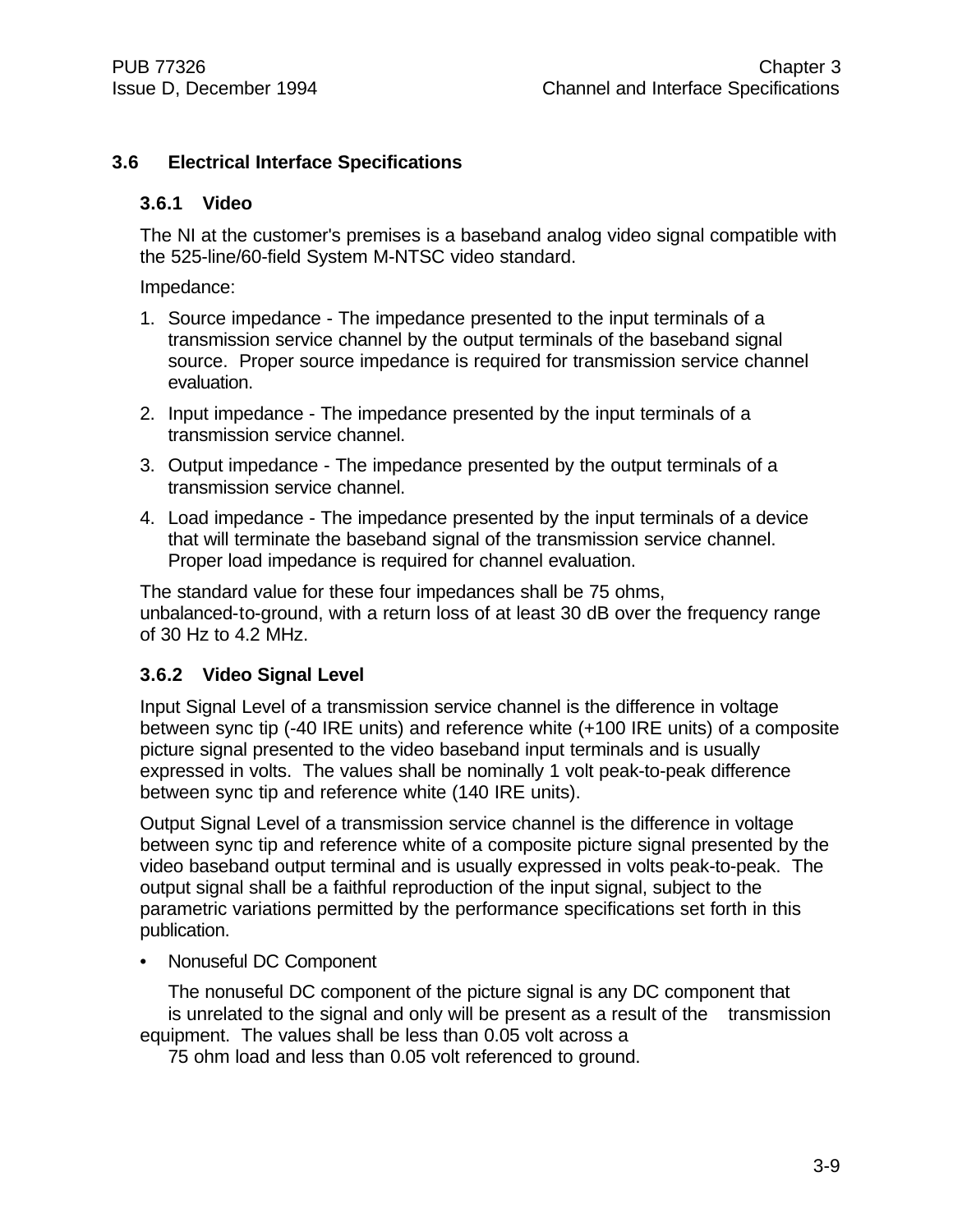# **3.6.3 Audio**

Impedance:

• The descriptions of the four audio impedance sections (source, input, output and load) are found in Section 3.6.1.

The standard value for these four audio impedances shall be 600 ohms, balanced to ground with no DC voltage present and with a return loss of at least 30 dB over the frequency range of 50 Hz to 15 kHz.

#### Audio Signal Level

- The input signal level to a transmission service channel is the signal level across the transmission service channel input impedance. When the signal is sinusoidal, the input signal is expressed in dBm. The peak operating level of the input signal to the transmission service channel across the standard impedance is equal to the peaks of a sine-wave whose average power is +18 dBm.
- The output signal level of a transmission service channel is the signal level across the transmission service channel output impedance and is expressed in dBm. The output signal shall be a faithful reproduction of the input signal subject to the parametric variations permitted by the performance specifications in this publication.

#### Nonuseful DC Component

• The nonuseful DC component of the audio channel is any DC component which is unrelated to the signal and is present when the audio signal is removed. When the audio signal is removed, direct current flow shall be equal to or less than 0.2 mA through a zero ohm termination across the audio channel input or output terminal. Direct current flow shall be equal to or less than 0.2 mA when the terminals are shorted together and measured through a zero impedance to ground.

# **3.7 Physical Environment Specifications**

Connectors: The customer's equipment will be connected to the U S WEST network via a U S WEST jack panel located at the EU/IC/LEC premises.

- Video connection at the NI to an EU/IC/LEC shall be with a coaxial cable and a BNC (Bayonnet Quick Connect Coax) connector as shown in Figure 3-4.
- Audio connection at the NI to an EU/IC/LEC shall be with a two conductor shielded audio cable and 310-type plug as shown in Figure 3-5.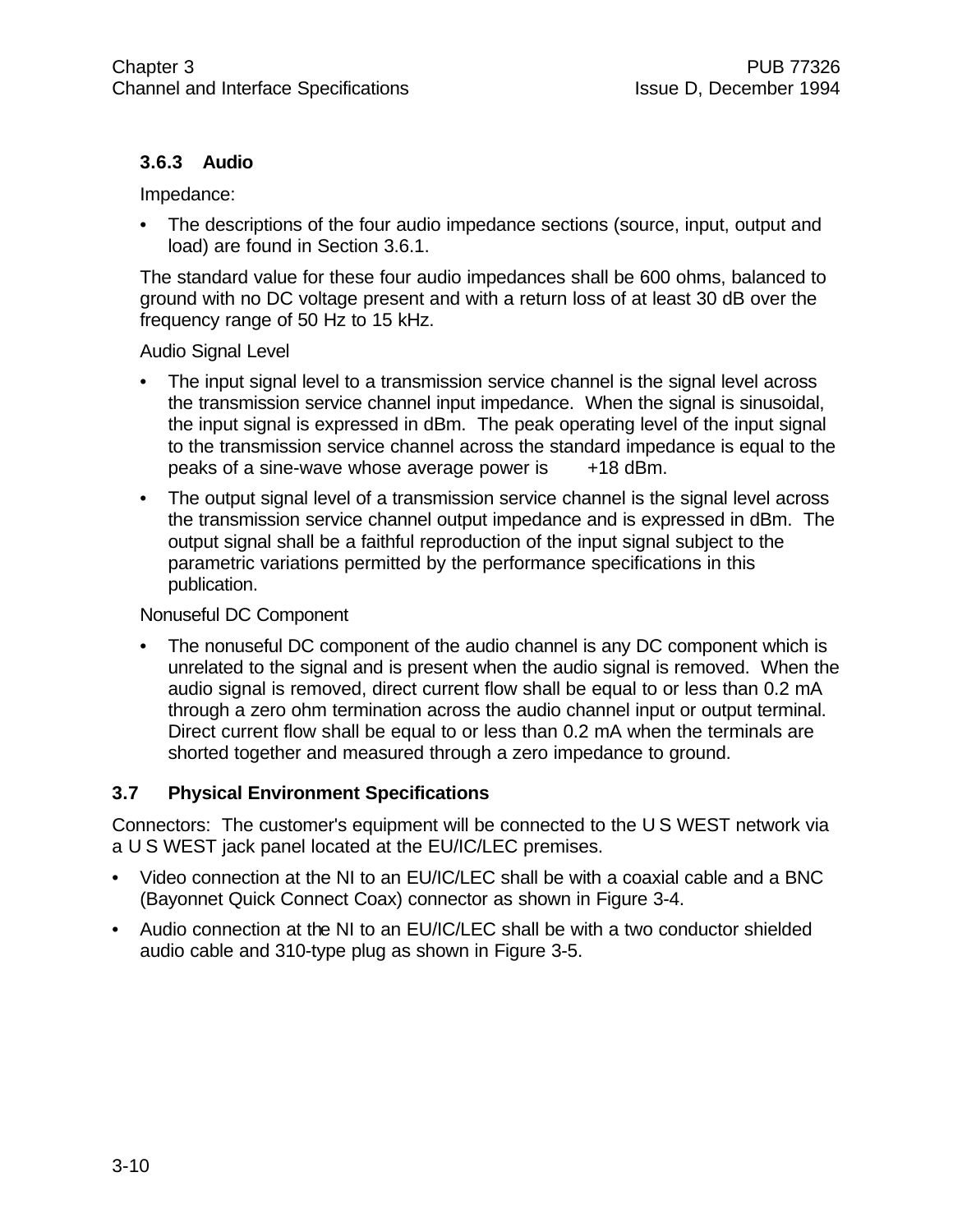# U S WEST NETWORK INTERFACE JACK PANEL







**Figure 3-5** Audio Network Interface Connection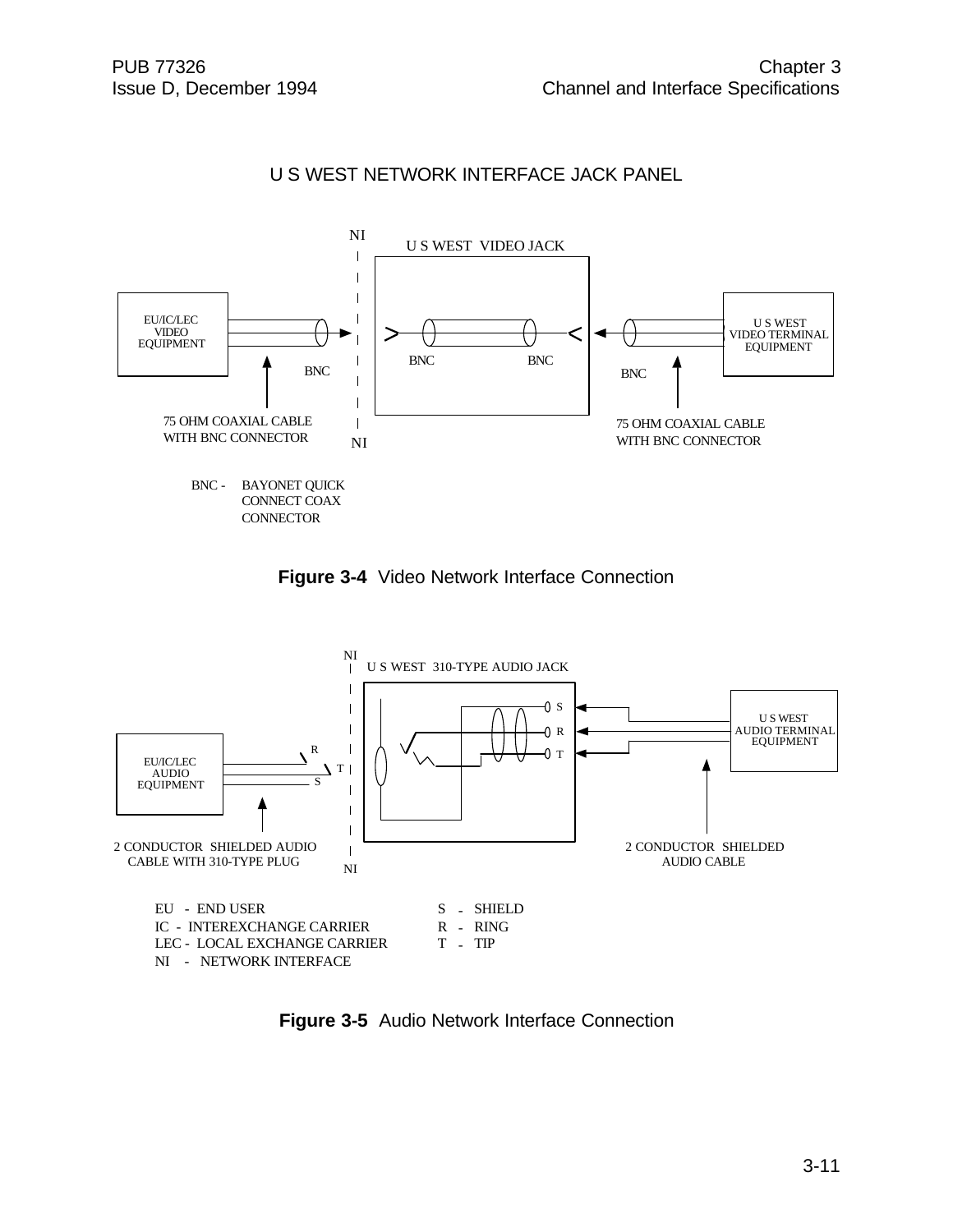- Environmental (typically at a customer premises location)
- Ambient temperature, 40 to 100°F
- Humidity, 20 to 55%
- Power: At the Network Interface, the End-User, Interexchange Carrier or Local Exchange Carrier shall provide local power:
- 60 Hz 110 VAC (preferred) or
- $48/24$  VDC

#### **3.8 Interface Illustrations**

This section illustrates each interface used to provide Television Special Access and Local Channel Services applicable for U S WEST Fiber Optic Commercial Video Service. Included is a summary of the technical information applicable to each interface.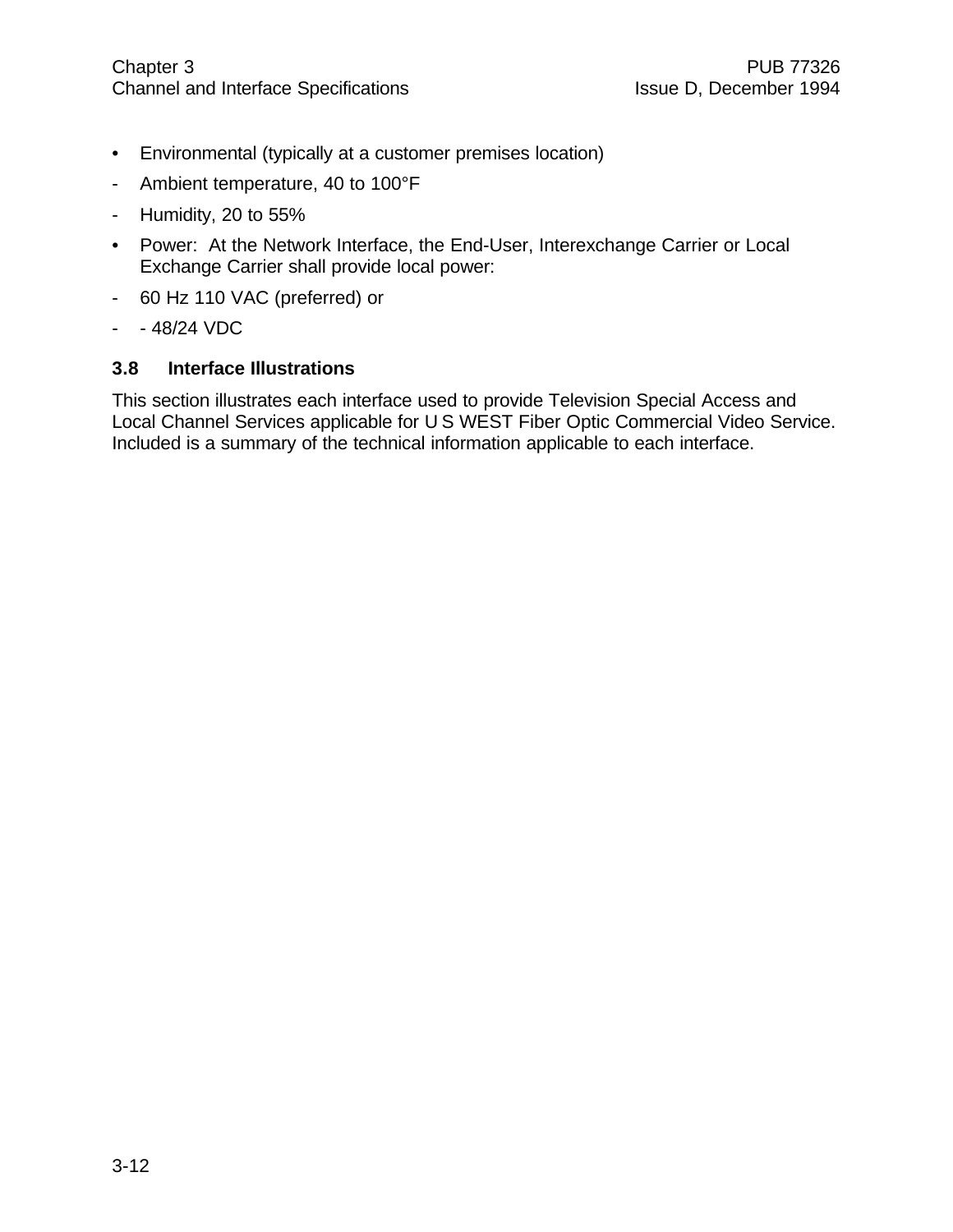# **3.8.1 Interface Type 02TV6.0**

| Application:<br>525-line/60-field monochrome or System M-NTSC | Provides one-way transmission of a standard          | color video signal |
|---------------------------------------------------------------|------------------------------------------------------|--------------------|
| Operating mode:                                               | Full-time video only                                 |                    |
| Physical description:                                         | Coaxial cable with BNC connector                     |                    |
| Service:                                                      | TV3                                                  |                    |
| <b>Electrical Features</b>                                    |                                                      |                    |
| Impedance:                                                    | 75 ohms unbalanced                                   |                    |
| Overload point:                                               | 1.2 V peak-to-peak (Sync tip to reference white)     |                    |
| Operating Levels (nominal):                                   | 1 V peak-to-peak video (Sync tip to reference white) |                    |
| Frequency range:                                              | 30 Hz to 4.2 MHz (Video signal only)                 |                    |
|                                                               |                                                      |                    |

Illustration:

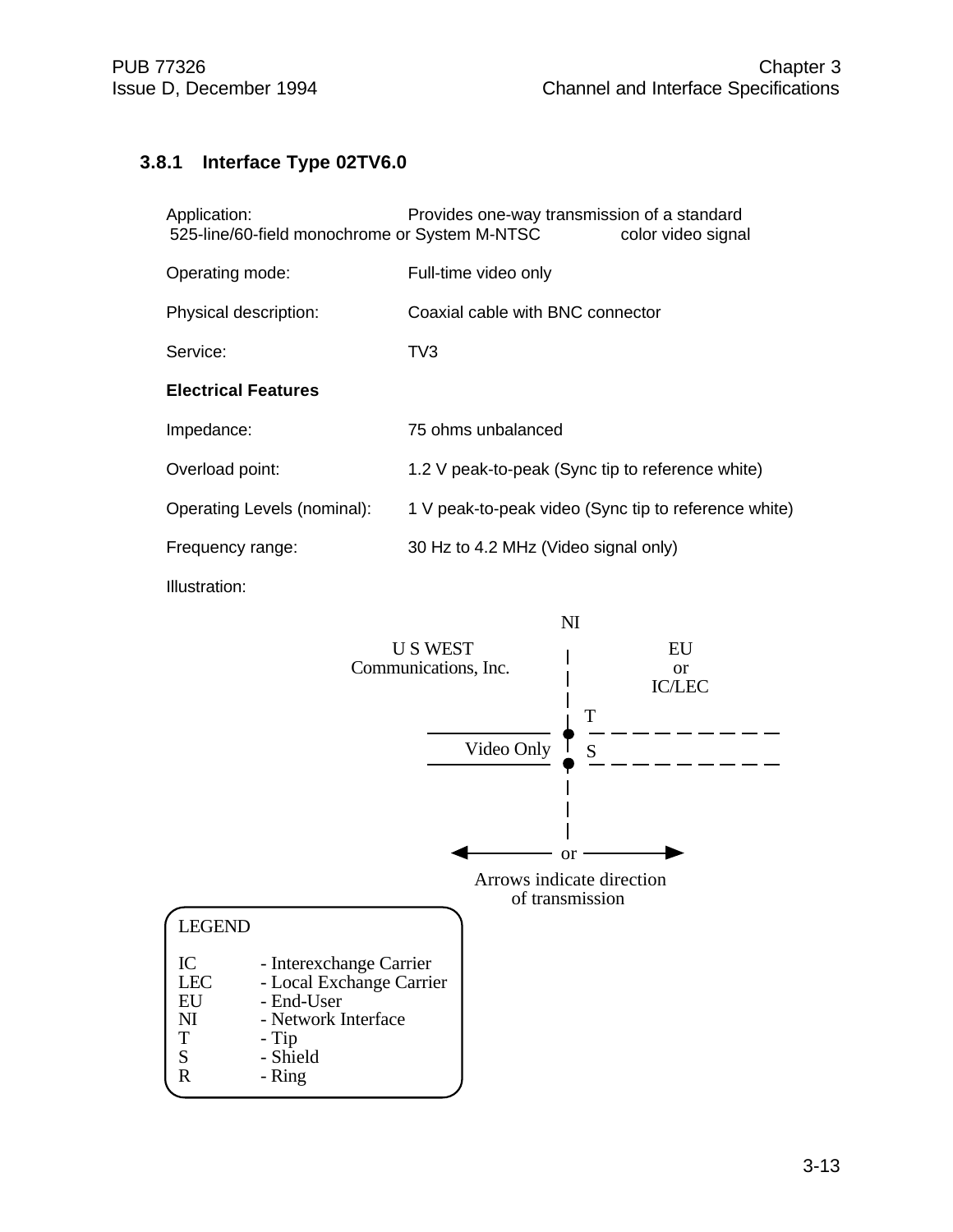# **3.8.2 Interface Type 04TV6.15A**

| Application:                                            | Provides one-way transmission of a standard<br>525-line/60-field monochrome or System M-NTSC color    |                                                                 |
|---------------------------------------------------------|-------------------------------------------------------------------------------------------------------|-----------------------------------------------------------------|
| video signal, and one associated 15-kHz audio           | signal                                                                                                |                                                                 |
| Operating mode:                                         | Full-time video and associated audio signal                                                           |                                                                 |
| Physical description:                                   | Coaxial cable with BNC connector for video and<br>two-conductor $(T, R)$ with 310-type plug for audio |                                                                 |
| Service:                                                | TV3                                                                                                   |                                                                 |
| <b>Electrical Features</b>                              | <b>Video</b>                                                                                          | <b>Audio</b>                                                    |
| Impedance:                                              | 75 ohms unbalanced                                                                                    | 600 ohms balanced                                               |
| Overload point:                                         | 1.2 V peak-to-peak<br>(Sync tip to reference white) maximum of 4 sec.                                 | $+18$ dBm at 404 Hz at a                                        |
| Operating Levels (nominal): 1 V peak-to-peak            | (Sync tip to reference white)                                                                         | 0 dBm (max) program level                                       |
| Max. Steady-State Levels:<br>(Averaged over one second) | N/A                                                                                                   | $+8$ dBm, 50 Hz = f = 404 Hz<br>0 dBm, $404$ Hz $ < f = 15$ kHz |
| Frequency range:                                        | 30 Hz to 4.2 MHz                                                                                      | 50 Hz to 15 kHz                                                 |

Illustration:

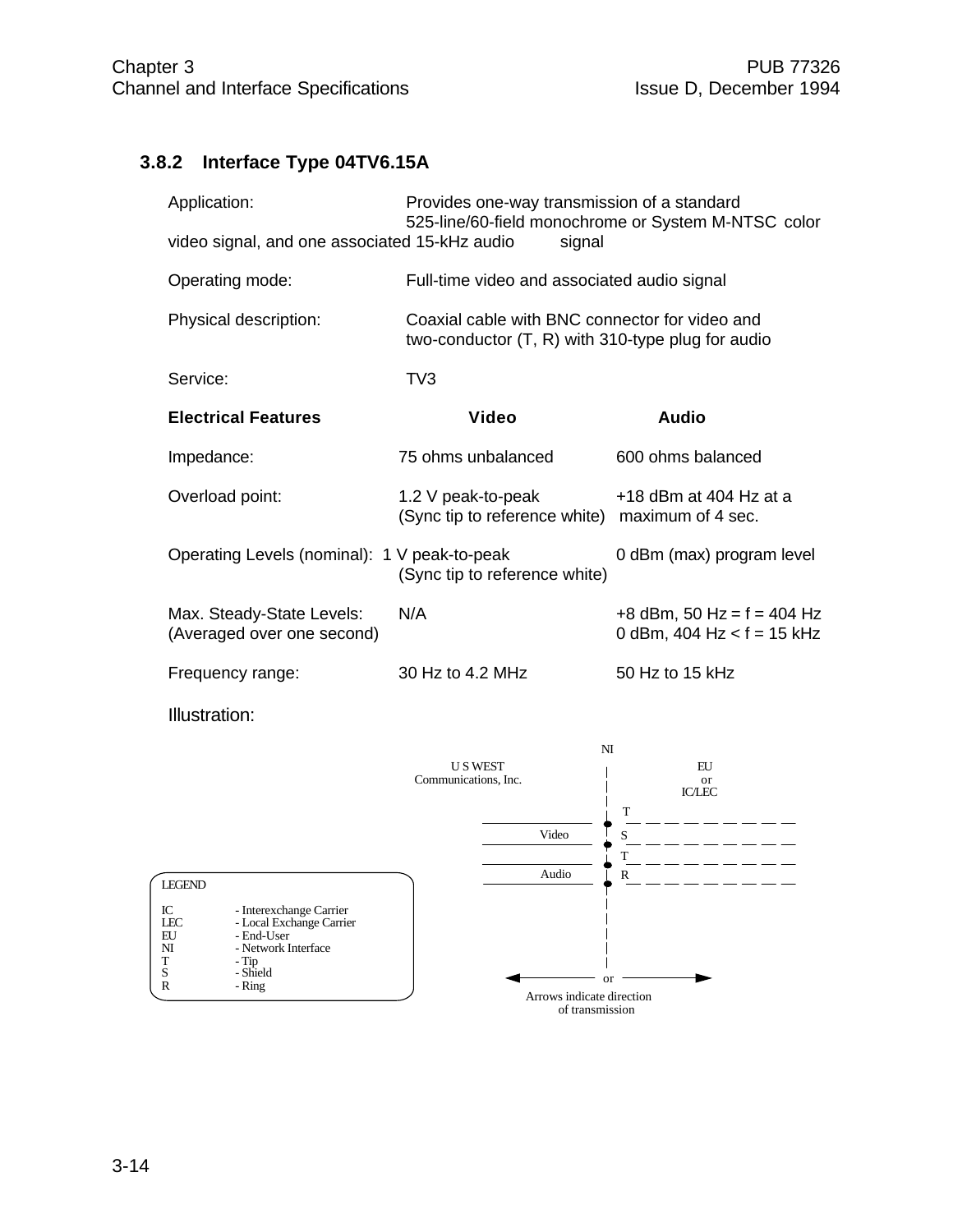# **3.8.3 Interface Type 06TV6.15A**

| Application:                                            | Provides one-way transmission of a standard<br>525-line/60-field monochrome or System M-NTSC color     |                                                              |
|---------------------------------------------------------|--------------------------------------------------------------------------------------------------------|--------------------------------------------------------------|
| video signal, and two associated 15-kHz audio           | signals                                                                                                |                                                              |
| Operating mode:                                         | Full-time video and associated audio signals                                                           |                                                              |
| Physical description:                                   | Coaxial cable with BNC connector for video and two-<br>conductor $(T, R)$ with 310-type plug for audio |                                                              |
| Service:                                                | TV <sub>3</sub>                                                                                        |                                                              |
| <b>Electrical Features</b>                              | Video                                                                                                  | <b>Audio</b>                                                 |
| Impedance:                                              | 75 ohms unbalanced                                                                                     | 600 ohms balanced                                            |
| Overload point:                                         | 1.2 V peak-to-peak<br>(Sync tip to reference white)                                                    | $+18$ dBm at 404 Hz at a<br>maximum of 4 sec.                |
| Operating Levels (nominal): 1 V peak-to-peak            | (Sync tip to reference white)                                                                          | 0 dBm (max) program level                                    |
| Max. Steady-State Levels:<br>(Averaged over one second) | N/A                                                                                                    | $+8$ dBm, 50 Hz = f = 404 Hz<br>0 dBm, 404 Hz < $f = 15$ kHz |
| Frequency range:                                        | 30 Hz to 4.2 MHz                                                                                       | 50 Hz to 15 kHz                                              |

Illustration:

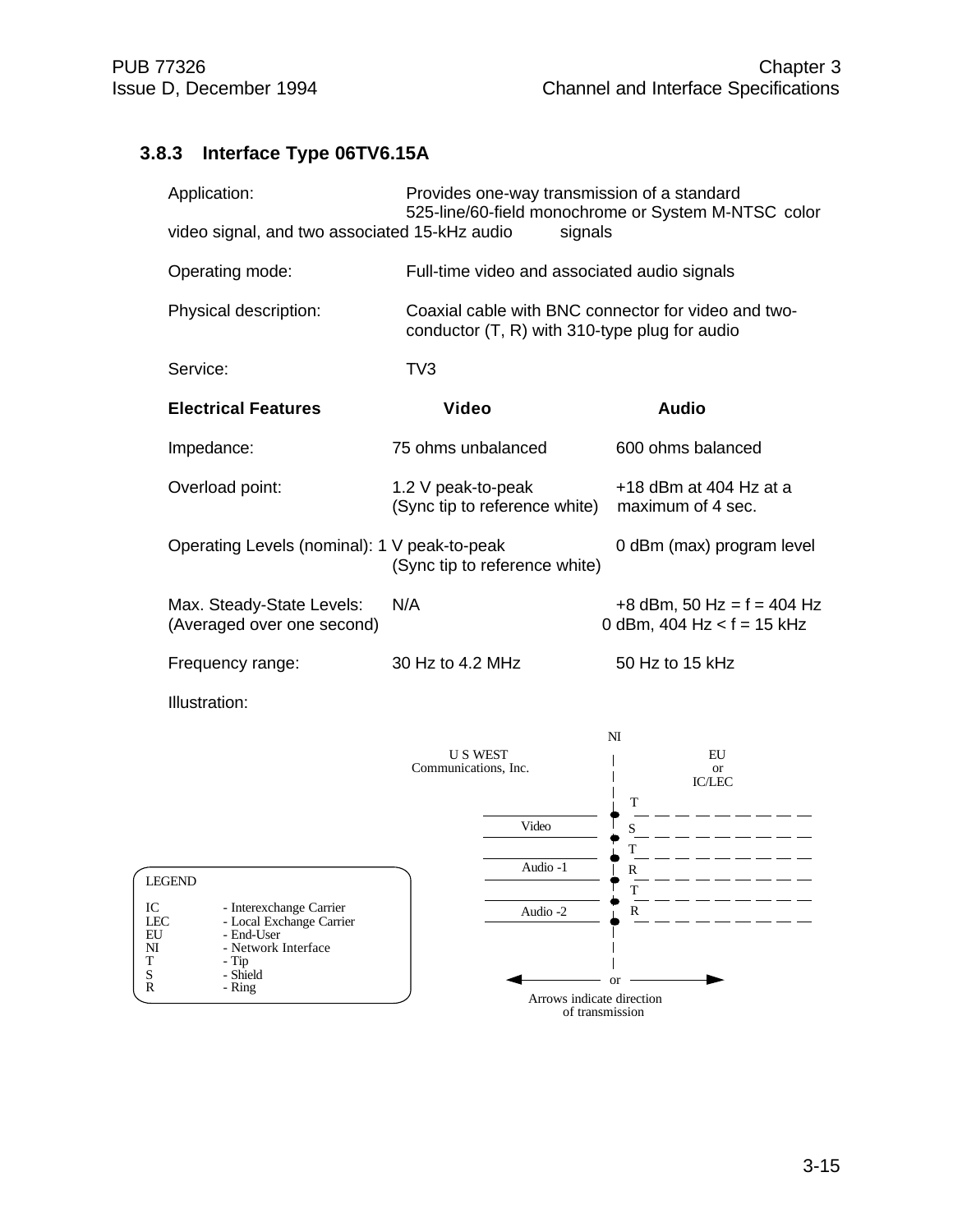# **3.8.4 Interface Type 10TV6.15A**

| Application:                                            | Provides one-way transmission of a standard                                                           | 525-line/60-field monochrome or System M-NTSC color           |
|---------------------------------------------------------|-------------------------------------------------------------------------------------------------------|---------------------------------------------------------------|
| video signal, and four associated 15-kHz audio          | signals                                                                                               |                                                               |
| Operating mode:                                         | Full-time video and associated audio signals                                                          |                                                               |
| Physical description:                                   | Coaxial cable with BNC connector for video and<br>two-conductor $(T, R)$ with 310-type plug for audio |                                                               |
| Service:                                                | TV <sub>3</sub>                                                                                       |                                                               |
| <b>Electrical Features</b>                              | <b>Video</b>                                                                                          | <b>Audio</b>                                                  |
| Impedance:                                              | 75 ohms unbalanced                                                                                    | 600 ohms balanced                                             |
| Overload point:                                         | 1.2 V peak-to-peak<br>(Sync tip to reference white) maximum of 4 sec.                                 | $+18$ dBm at 404 Hz at a                                      |
| Operating Levels (nominal): 1 V peak-to-peak            | (Sync tip to reference white)                                                                         | 0 dBm (max) program level                                     |
| Max. Steady-State Levels:<br>(Averaged over one second) | N/A                                                                                                   | $+8$ dBm, 50 Hz = f = 404 Hz<br>0 dBm, 404 Hz $ < f = 15$ kHz |
| Frequency range:                                        | 30 Hz to 4.2 MHz                                                                                      | 50 Hz to 15 kHz                                               |
| Illustration:                                           |                                                                                                       |                                                               |

|                                                            |                         |                                        | NI            |                                  |  |
|------------------------------------------------------------|-------------------------|----------------------------------------|---------------|----------------------------------|--|
|                                                            |                         | <b>US WEST</b><br>Communications, Inc. |               | EU<br><b>or</b><br><b>IC/LEC</b> |  |
|                                                            |                         | Video                                  | T<br>S<br>T   |                                  |  |
|                                                            |                         | Audio-1                                | $\mathbb{R}$  |                                  |  |
| <b>LEGEND</b>                                              |                         |                                        | T             |                                  |  |
| IC                                                         | - Interexchange Carrier | Audio-2                                | $\mathbf R$   |                                  |  |
| <b>LEC</b><br>- Local Exchange Carrier<br>EU<br>- End-User |                         |                                        |               |                                  |  |
| $\mathbf{N}$                                               | - Network Interface     | Audio - 3                              | R             |                                  |  |
| $\mathbf T$<br>S                                           | $-Tip$<br>- Shield      |                                        | T             |                                  |  |
| $\mathbb{R}$                                               | - Ring                  | Audio-4                                | $\mathbf R$   |                                  |  |
|                                                            |                         |                                        | <sub>or</sub> |                                  |  |
|                                                            |                         | Arrows indicate direction              |               |                                  |  |

of transmission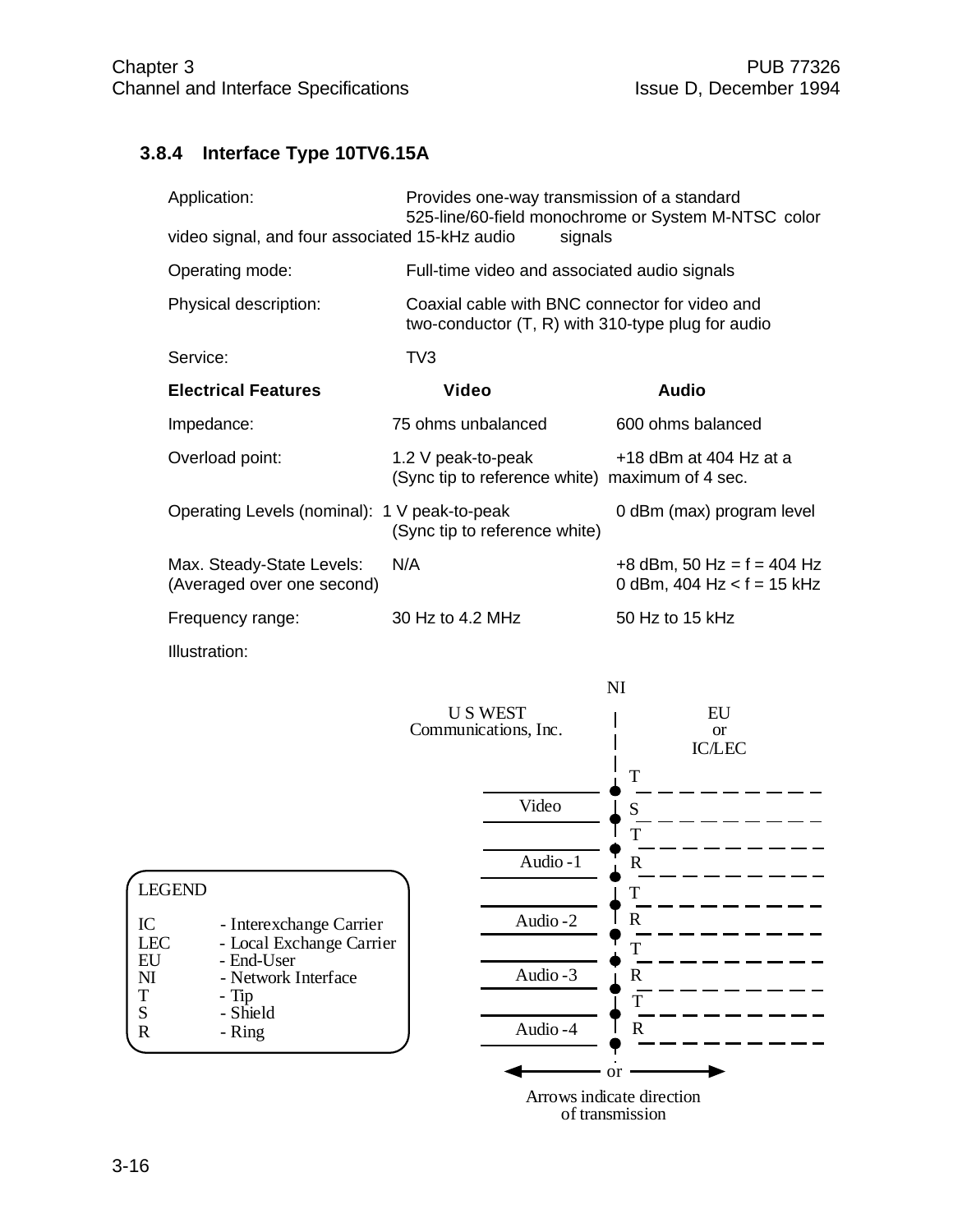# **4. Performance Specifications**

#### **4.1 Performance**

U S WEST will design a network solution using appropriate technology to meet the customer's performance needs of Fiber Optic Commercial Video Service TV3 for a System M-NTSC video signal and optional 15-kHz audio signal(s) as prescribed in this publication for end-to-end Access and Non-Access Service.

- For video signal performance, refer to Table 4-1, Video Signal Transmission Service Channel End-to-End Performance specifications.
- For audio signal performance, refer to Table 4-2, Audio Signal Transmission Service Channel End-to-End Performance specifications.

#### **4.2 Availability**

The availability of a video and audio transmission service channel is the portion of time that the transmission service channel is capable of performing its function. Availability is deemed interrupted for any of the following reasons:

- Continuity of the transmission service channel is interrupted.
- Picture or audio quality is deemed unusable due to transmission service channel impairment.

The availability depends on the reliability of the transport facility and the network equipment. The reliability of a video system may be affected by the equipment used and architecture of the system as well as the maintenance/restoral procedures employed for the system. The objective for U S WEST will be based on the design and installation for the particular application.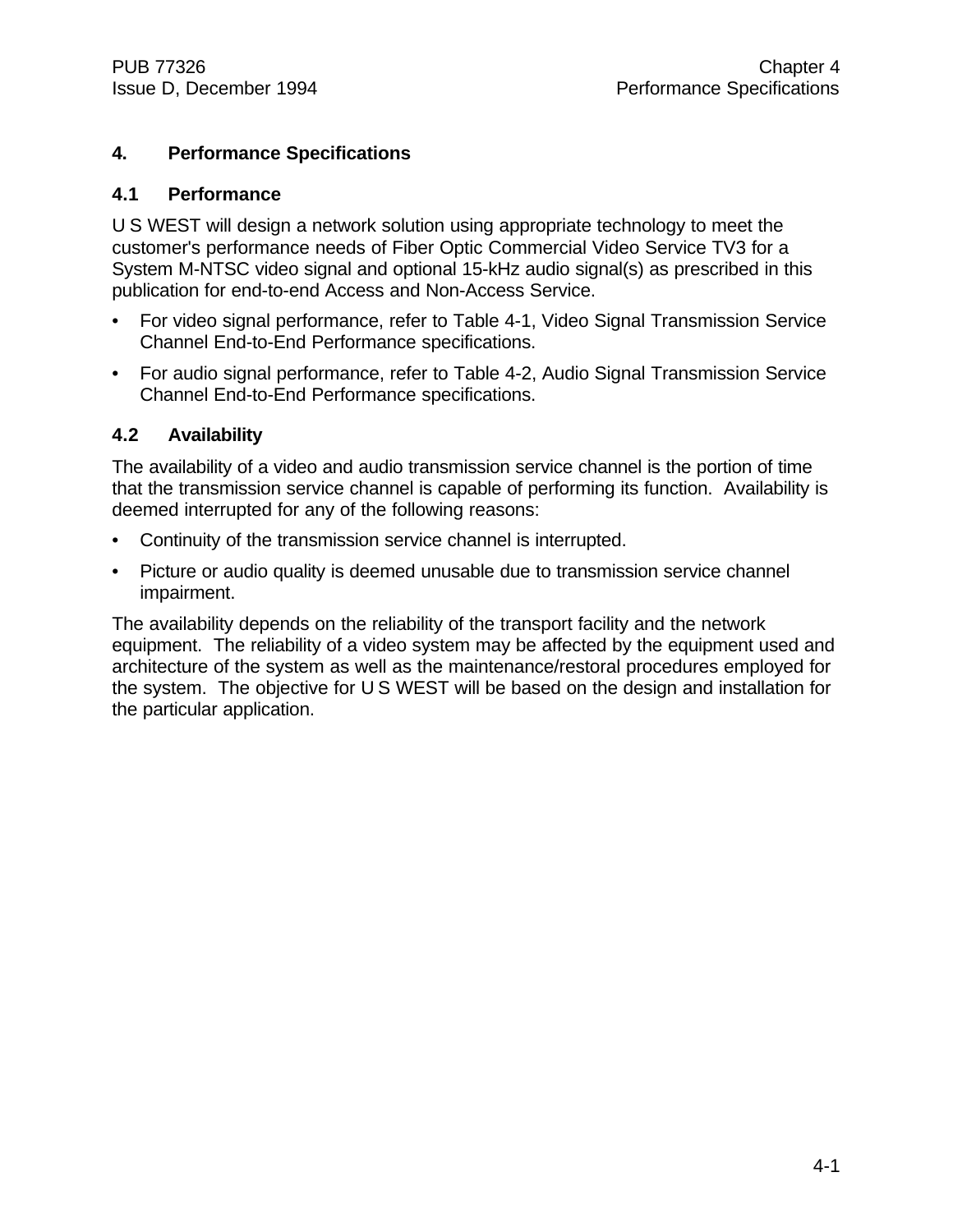| <b>PARAMETER</b>                                                                                                                                                                              | <b>STANDARD</b>                                                                                                                                                      |
|-----------------------------------------------------------------------------------------------------------------------------------------------------------------------------------------------|----------------------------------------------------------------------------------------------------------------------------------------------------------------------|
| Amplitude response versus frequency<br>(50-IRE-unit sine wave)<br><b>MHz</b><br>0.5<br>1.0<br><b>MHz</b><br>2.0<br><b>MHz</b><br>3.0<br><b>MHz</b><br>3.58<br><b>MHz</b><br>4.2<br><b>MHz</b> | $+2.5$ to $-2.4$ IRE units<br>+3.5 to -3.2 IRE units<br>+4.7 to -4.3 IRE units<br>$+6.1$ to $-5.4$ IRE units<br>+3.6 to -3.3 IRE units<br>$+7.4$ to $-6.4$ IRE units |
| Chrominance-to-luminance gain inequality                                                                                                                                                      | $+7$ to $-7$ IRE units                                                                                                                                               |
| Chrominance-to-luminance delay inequality                                                                                                                                                     | $+60$ to $-60$ ns                                                                                                                                                    |
| Field-time waveform distortion                                                                                                                                                                | 3 IRE units peak-to-peak                                                                                                                                             |
| Line-time waveform distortion                                                                                                                                                                 | 2 IRE units peak-to-peak                                                                                                                                             |
| Short-time waveform distortion                                                                                                                                                                | 3.5%                                                                                                                                                                 |
| Long-time waveform distortion                                                                                                                                                                 | 8 IRE units peak, 3-second settling time                                                                                                                             |
| Insertion gain                                                                                                                                                                                | $+5.9$ to $-5.5$ IRE units                                                                                                                                           |
| Insertion gain variation<br>Hourly<br>Over one second                                                                                                                                         | $+5.9$ to $-5.5$ IRE units<br>$+3.5$ to $-3.3$ IRE units                                                                                                             |
| Luminance nonlinearity                                                                                                                                                                        | 10 IRE units                                                                                                                                                         |
| Differential gain                                                                                                                                                                             | 10 IRE units or 10%                                                                                                                                                  |
| Differential phase                                                                                                                                                                            | $3^{\circ}$                                                                                                                                                          |
| Chrominance-to-luminance intermodulation                                                                                                                                                      | 4 IRE units                                                                                                                                                          |
| Chrominance nonlinear gain<br>20-IRE-unit chroma signal<br>80-IRE-unit chroma signal                                                                                                          | $± 5$ IRE units<br>$± 5$ IRE units                                                                                                                                   |
| Chrominance nonlinear phase                                                                                                                                                                   | $5^{\circ}$                                                                                                                                                          |
| Dynamic gain of picture signal                                                                                                                                                                | 6 IRE units                                                                                                                                                          |
| Dynamic gain of the synchronizing signal                                                                                                                                                      | 2.8 IRE units                                                                                                                                                        |
| Transient synchronizing signal nonlinearity                                                                                                                                                   | 5 IRE units                                                                                                                                                          |
| Signal-to-weighted-random-noise ratio<br>(10 kHz-4.2 MHz)                                                                                                                                     | 54 dB                                                                                                                                                                |
| Signal-to-low-frequency-noise ratio (0-10 kHz)                                                                                                                                                | 43 dB                                                                                                                                                                |
| Signal-to-periodic-noise ratio (300 Hz-4.2 MHz)                                                                                                                                               | 57 dB                                                                                                                                                                |

# **Table 4-1** Video Signal Transmission Service Channel End-To-End Performance Specifications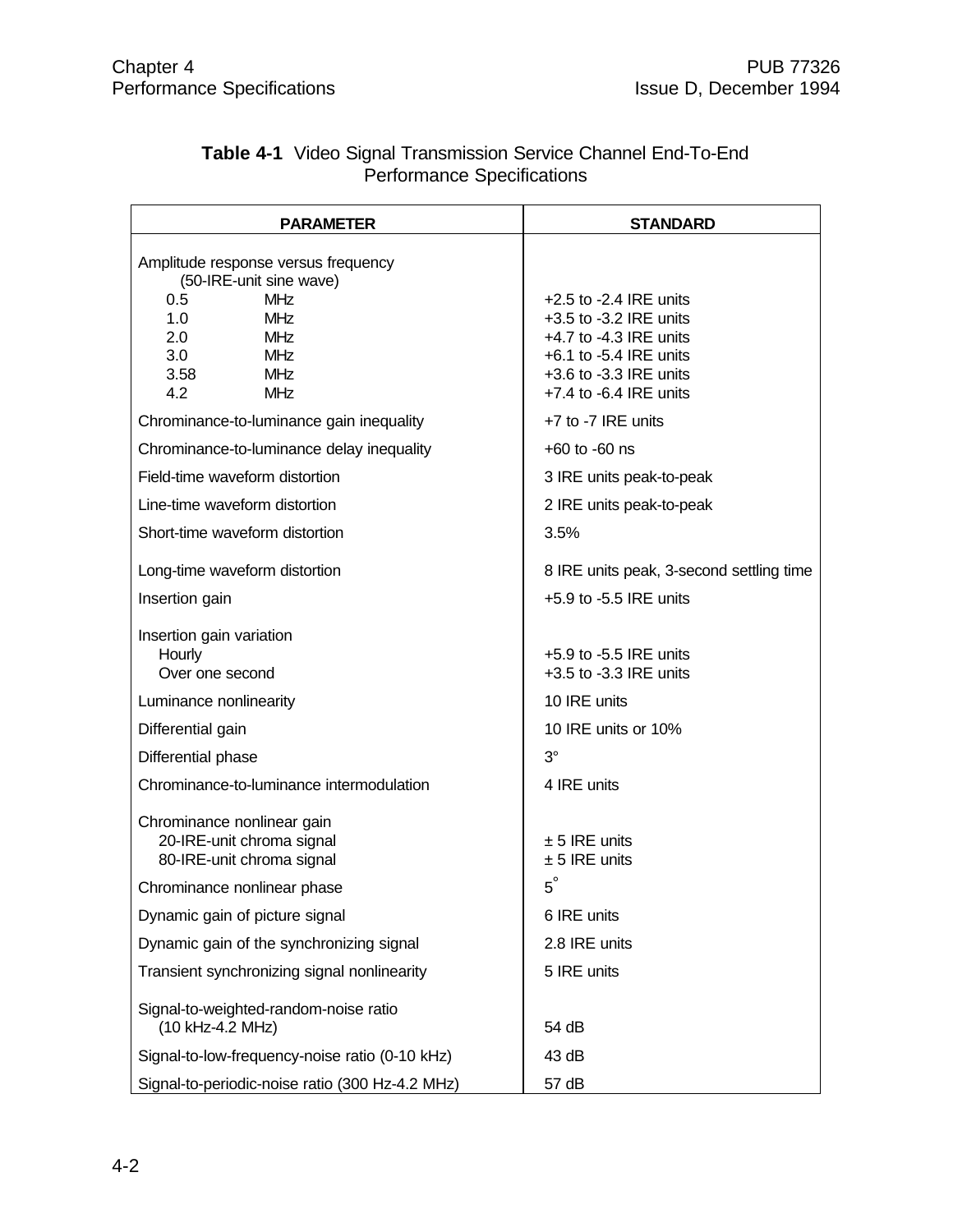| <b>Table 4-2</b> Audio Signal Transmission Service Channel End-To-End |
|-----------------------------------------------------------------------|
| <b>Performance Specifications</b>                                     |

| <b>PARAMETER</b>                                               | <b>STANDARD</b>                                                                       |
|----------------------------------------------------------------|---------------------------------------------------------------------------------------|
| Amplitude response versus frequency<br><b>Frequency Range</b>  | <b>Response Limits</b>                                                                |
| 100 Hz<br>50 <sub>to</sub>                                     | $+0.5$ db to $-1.0$ dB                                                                |
|                                                                |                                                                                       |
| 7500 Hz<br>101<br>to                                           | $+0.5$ db to $-0.5$ dB                                                                |
| to 15000 Hz<br>7501                                            | $+0.5$ db to $-1.0$ dB                                                                |
| Total harmonic distortion plus noise<br>(4 sec/404 Hz/+18 dBm) | 0.5%                                                                                  |
| Signal-to-noise ratio                                          | 56 dB                                                                                 |
| Insertion gain @ 400 Hz (nominal)                              | $0 dB \pm 0.5 dB$                                                                     |
| Gain difference between channels                               |                                                                                       |
| 50 to15000 Hz                                                  | $=1.0$ dB                                                                             |
| Phase difference between channels                              |                                                                                       |
| 50 to 100 Hz                                                   | $=10^{\circ}$                                                                         |
| 101 to 7500 Hz                                                 | $=3^\circ$                                                                            |
| 7501 to 15000 Hz                                               | $=10^{\circ}$                                                                         |
| Crosstalk plus noise                                           |                                                                                       |
| 15000 Hz<br>50 to                                              | Crosstalk shall not degrade<br>the measured signal/noise<br>ratio by more than 0.5 dB |
| Audio-to-video time differential range                         | 25 ms lead                                                                            |
|                                                                | 40 ms lag                                                                             |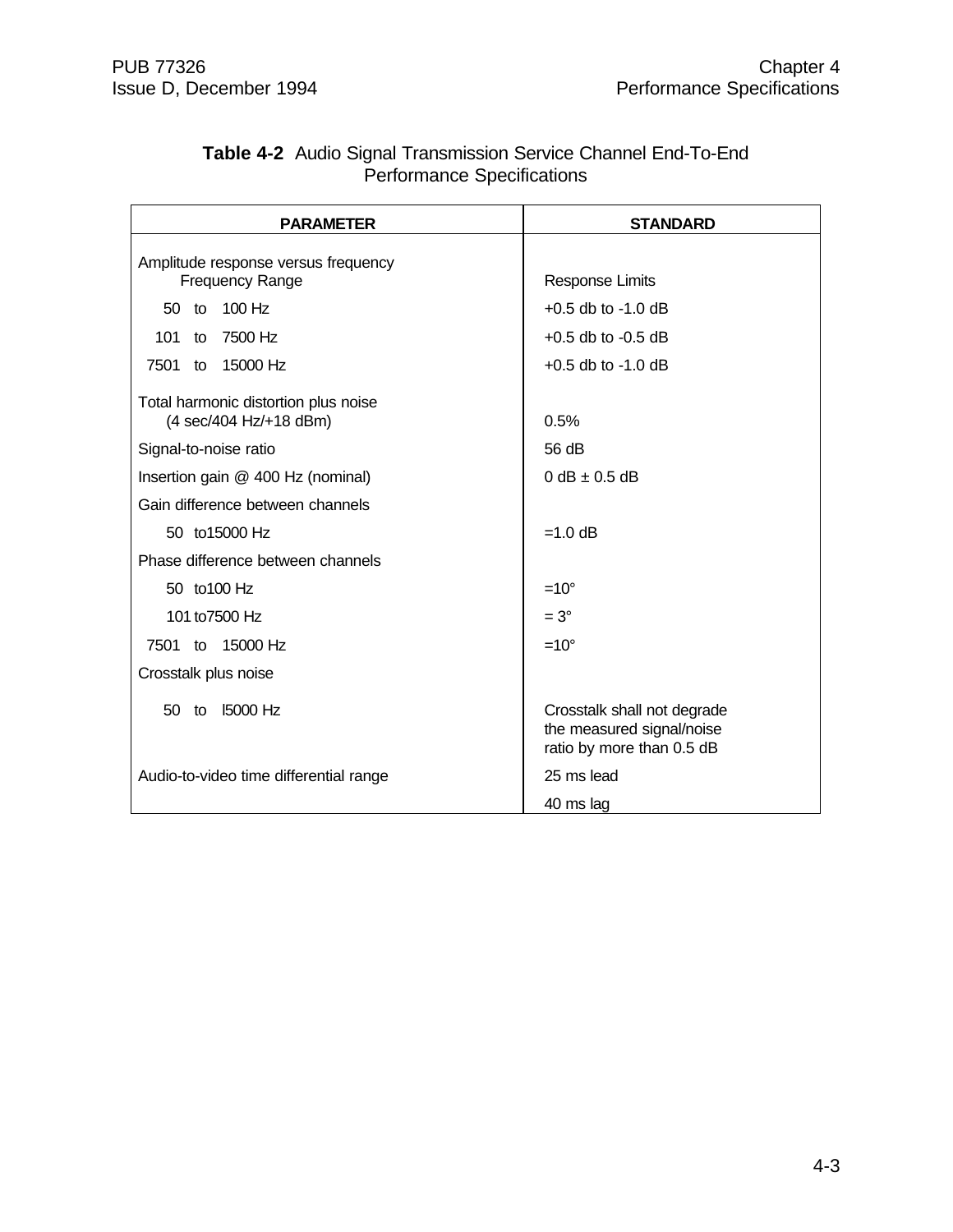# **5. Maintenance**

### **5.1 Customer Responsibilities**

The customer is responsible for all equipment and cable on the customer side of the Network Interface (NI) at their location.

The customer or their agent must sectionalize the trouble and verify that the trouble is not in the customer owned equipment or cable before calling the U S WEST Customer Service Center.

If the trouble is isolated to the customer owned equipment or cable, the customer is responsible for clearing the trouble and restoring the service to normal.

Joint testing between the customer location and a U S WEST Central Office or other demarcation point may sometimes be necessary to isolate the trouble. The methods of measurement and test signals shall be derived from American National Standards Institute (ANSI) documents ANSI T1.502-1988, "Telecommunications - System M-NTSC Television Signals - Network Interface Specifications and Performance Parameters" and RS-250C-1989, "Electrical Performance for Television Transmission Systems."

# **5.2 U S WEST Responsibilities**

U S WEST is responsible for all equipment and cable on the U S WEST side of the network interface at the customer location.

U S WEST is responsible for maintaining the transmission facility between customer locations which may include an interoffice facility.

U S WEST will furnish the customer a trouble reporting telephone number and will initiate action to clear customer trouble within a time period of twenty minutes after receiving the trouble report.

U S WEST is committed to a four hour maximum service restoral time, with a two hour objective, in the event of a service interruption due to an electronic component failure. If the trouble is caused by a cable failure, the maximum service restoral time is eight hours.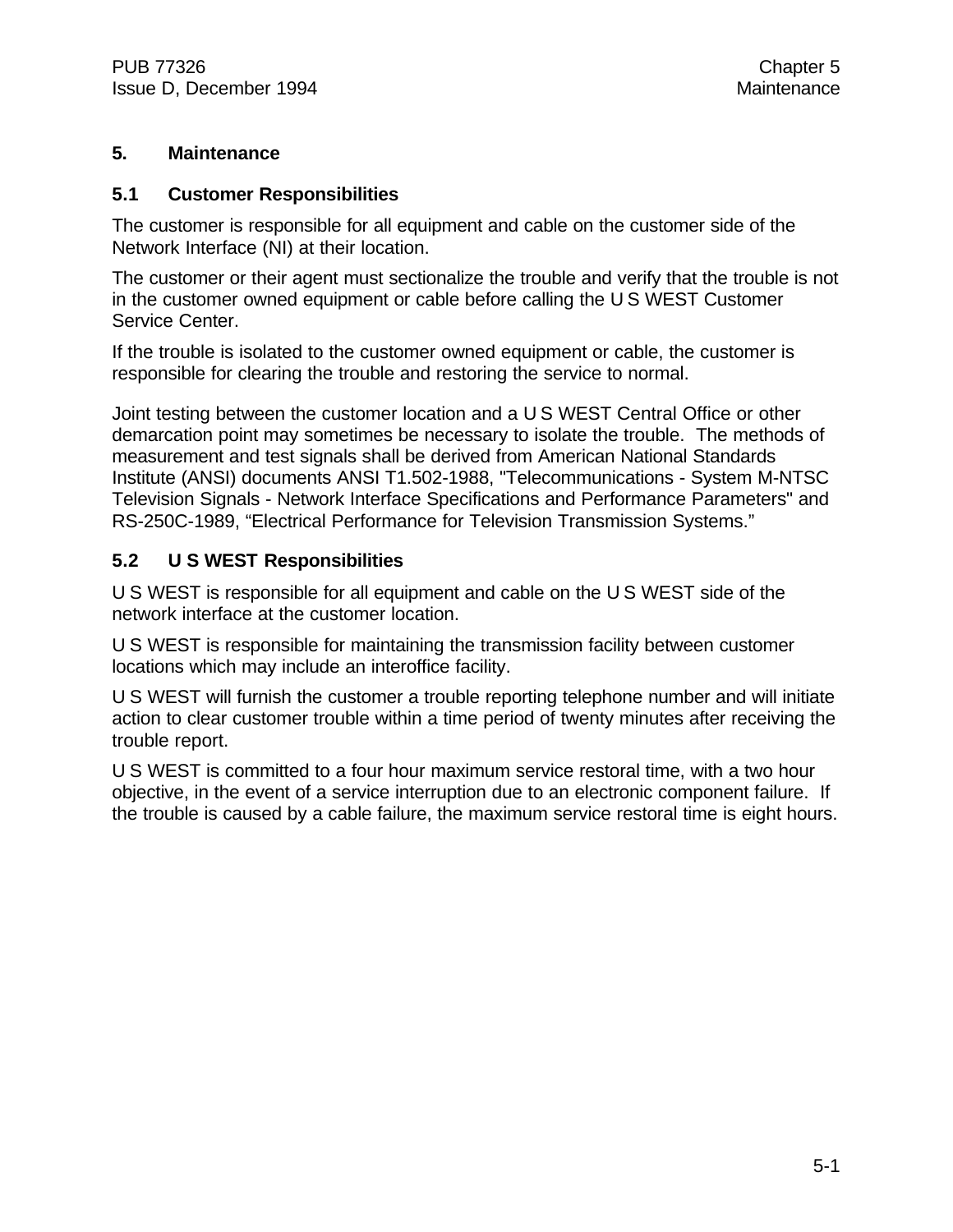# **6. Definitions**

#### **6.1 Acronyms**

| <b>ANSI</b> | American National Standard Institute           |
|-------------|------------------------------------------------|
| <b>CO</b>   | <b>Central Office</b>                          |
| EU          | End-User                                       |
| <b>FOT</b>  | <b>Fiber Optic Terminal</b>                    |
| IC          | Interexchange Carrier                          |
| LATA        | Local Access and Transport Area                |
| <b>LEC</b>  | <b>Local Exchange Carrier</b>                  |
| <b>NC</b>   | Network Channel                                |
| <b>NCI</b>  | <b>Network Channel Interface</b>               |
| NI.         | Network Interface                              |
| <b>NTSC</b> | National Television Systems Committee (Signal) |
| <b>POT</b>  | Point of Termination                           |
|             |                                                |

#### **6.2 Glossary**

#### **American National Standard Institute (ANSI)**

An organization supported by the telecommunications industry to establish performance and interface standards.

#### **Amplitude Response Versus Frequency**

The amplitude response of a channel over the bandwidth provided. It is often called frequency response, and commonly is referred to as a single frequency within the passband.

#### **Bandwidth**

The range of frequencies that contain most of the energy or power of a signal; also, the range of frequencies over which a circuit of system is designed to operate.

# **Carrier (CXR)**

An organization whose function is to provide telecommunications services.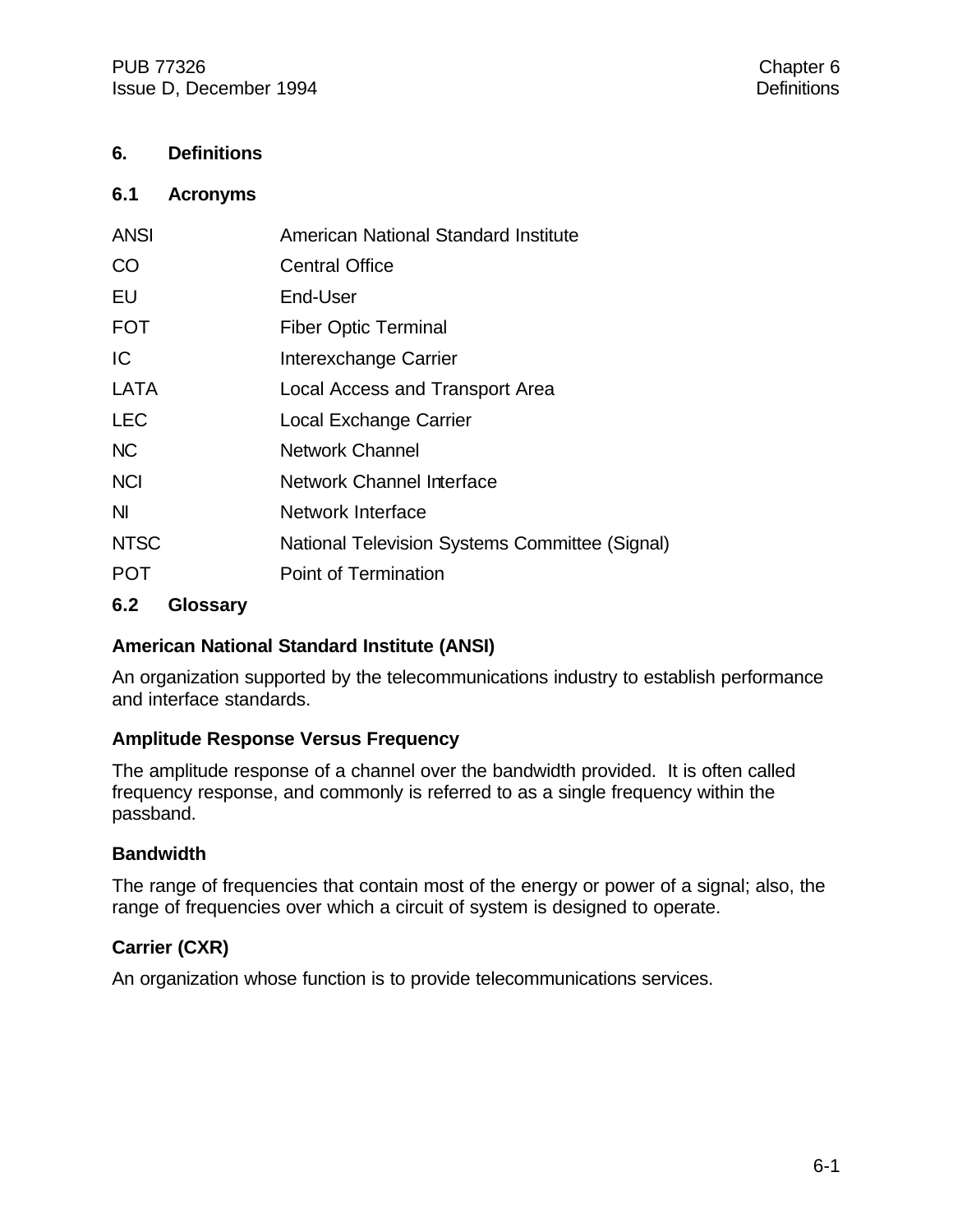# **Central Office (CO)**

A local switching system (or a portion thereof) and its associated equipment located at a wire center.

# **Channel**

An electrical or photonic (in the case of fiber optic based transmission systems) communications path between two or more points of termination.

# **Customer Premises**

Denotes a building or portion(s) of a building occupied by a single customer or End-User either as a place of business or residence. Adjacent buildings and the buildings on the same continuous property occupied by the customer not separated by a public thoroughfare, are also considered the customer's premises.

#### **dBm**

A decibel in which the reference power is one milliwatt.

# **End-User (EU)**

The term "End-User" denotes any customer of telecommunications service that is not a carrier; except that a carrier shall be deemed to be an "End-User" to the extent that such carrier uses a telecommunications service for administrative purposes, without making such service available to others, directly or indirectly. The term is frequently used to denote the difference between a carrier interface and an interface subject to unique regulatory requirements at non-carrier customer premises (FCC Part 68, etc.).

#### **Facilities**

Facilities are the transmission paths between the demarcation points serving customer locations, a demarcation point serving a customer location and a U S WEST Communications, Inc. Central Office, or two U S WEST Communications, Inc. offices.

# **Fiber Optic Terminal (FOT)**

The terminating or originating portion of a fiber optic system that performs both an electrical to optical conversion and a multiplexing function.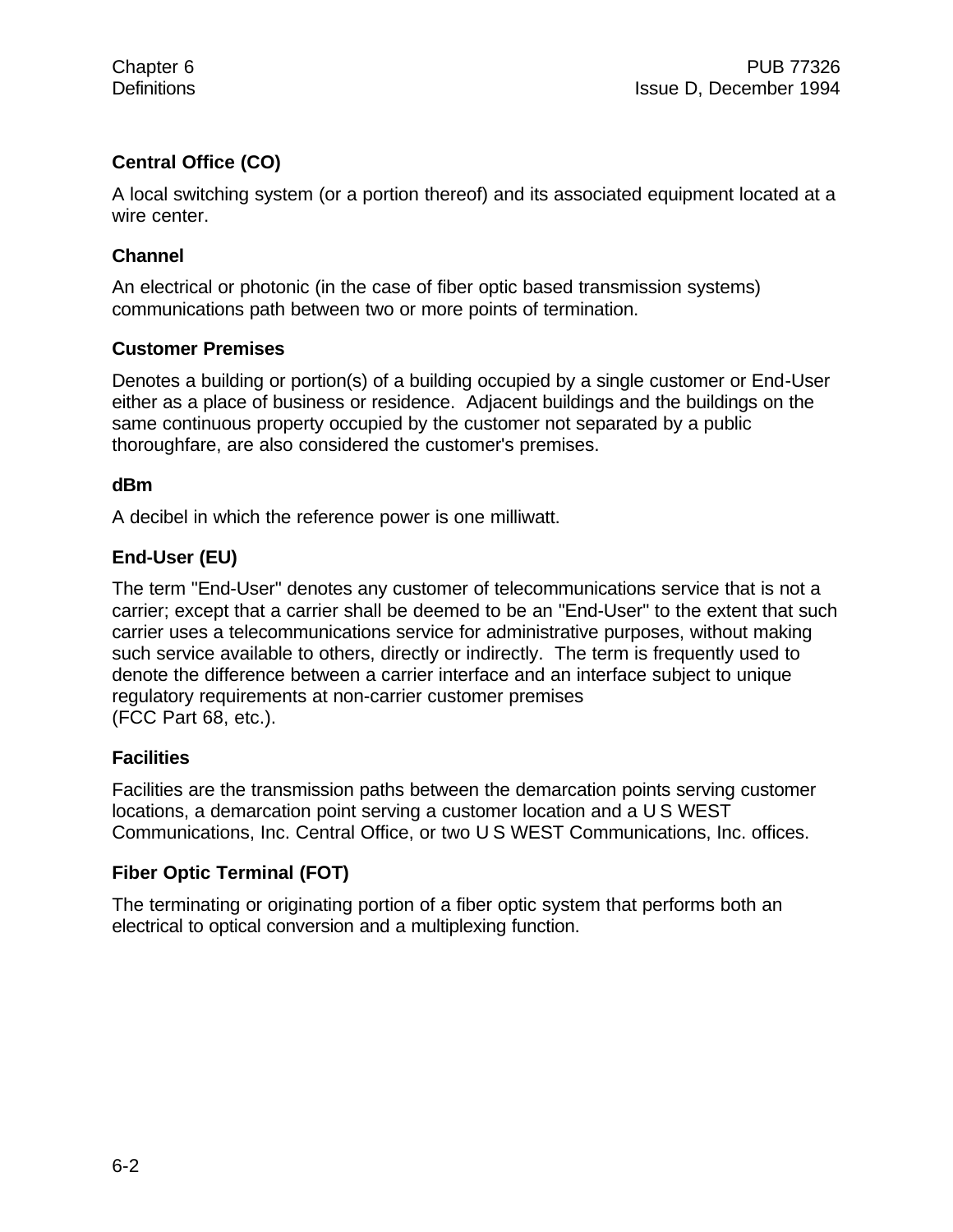# **Gain/Frequency Characteristic**

The change, plus or minus, in insertion loss or gain of a channel at specified frequencies.

#### **Insertion Loss**

Insertion loss is the ratio (expressed in dB) of the power delivered to a specified load at the receiving interface by a specified source at the transmitting interface to the power delivered by the same source directly to an identical load.

#### **Interexchange Carrier (IC)**

Any individual, partnership, association, joint-stock company, trust, governmental entity or corporation engaged for hire in interstate or foreign communication by wire or radio, between two LATAs.

#### **Intermodulation Distortion**

A measure of the nonlinearity of a channel.

#### **IRE Unit**

Unit equal to 1/140 of the peak-to-peak amplitude of the video signal, which is typically one volt. IRE is an acronym for Institute of Radio Engineers, the organization which defined the unit.

#### **Local Access and Transport Area (LATA)**

A geographic area for the provision and administration of communications service. It encompasses designated exchanges that are grouped to serve common social, economic and other purposes.

#### **Local Exchange Carrier (LEC)**

The regulated entity providing Access and IntraLATA services.

#### **Network Channel (NC) Code**

The Network Channel (NC) code is an encoded representation used to identify both switched and non-switched channel services. Included in the code set are customer options associated with individual channel services, or feature groups and other switched services.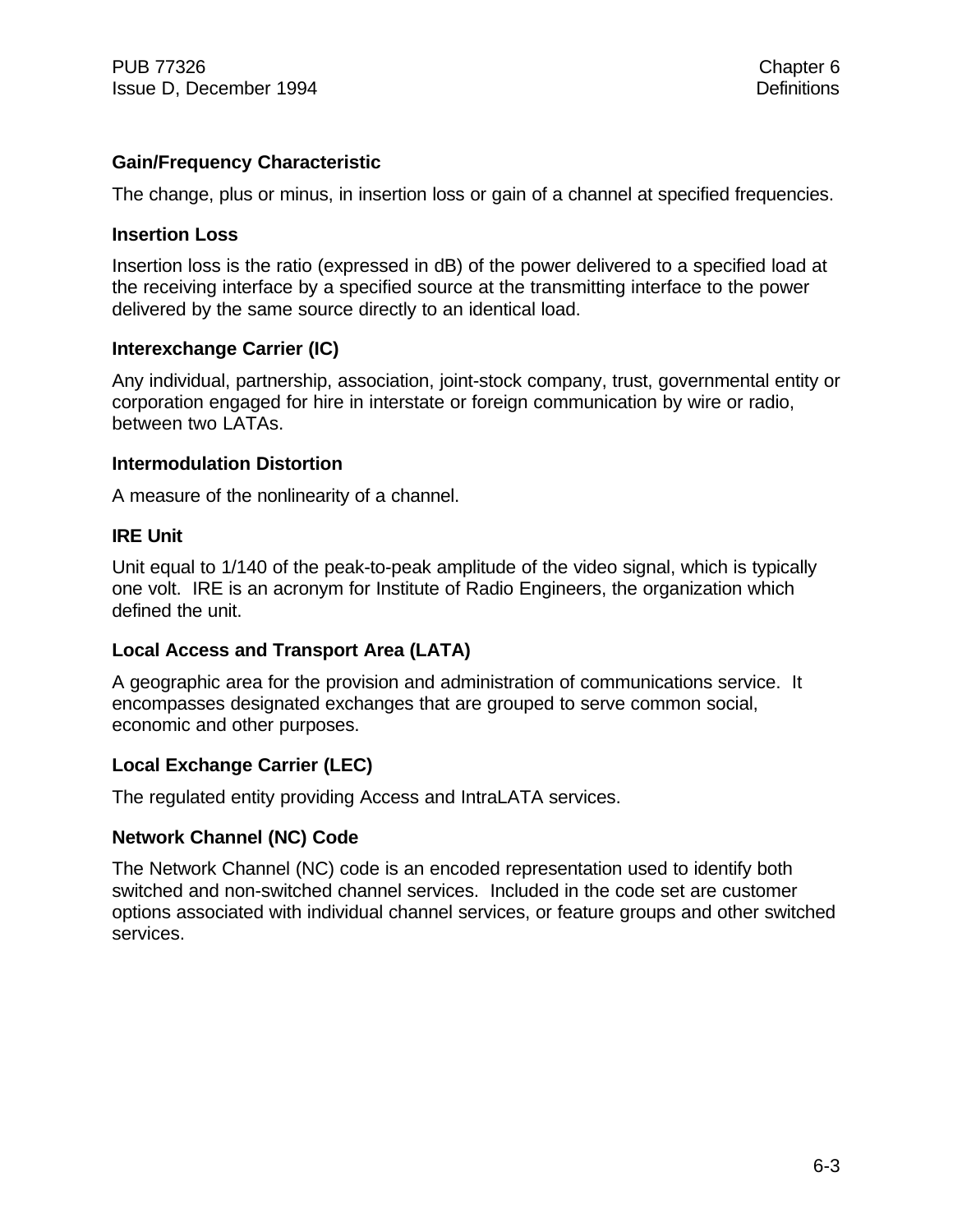# **Network Channel Interface (NCI) Code**

The Network Channel Interface (NCI) code is an encoded representation used to identify five (5) interface elements located at a Point of Termination (POT) at a central office or at the Network Interface at a customer location. The Interface code elements are: Total Conductors, Protocol, Impedance, Protocol Options, and Transmission Level Points (TLP).

#### **Network Interface (NI)**

The point of demarcation on the End-User's premises at which it is U S WEST Communications, Inc. responsibility for the provision of Access or Non-Access Service ends.

# **NTSC (National Television Systems Committee) Signal**

The standard North American television transmission signal format intended for the transmission of 525-line/60-field color or monochrome video and associated audio signals.

# **Ohm**

The unit of electric resistance.

#### **Phase Difference, Stereo**

The phase difference at a given frequency between one channel of a stereo pair, used as a reference, and the other.

#### **Point Of Termination (POT)**

The physical telecommunications interface that establishes the technical interface, the test point(s), and the point(s) of operational responsibility.

# **Protocol Code**

The Protocol (character positions 3 and 4 of the NCI Code) is a two-character alpha code that defines requirements for the interface regarding signaling and transmission.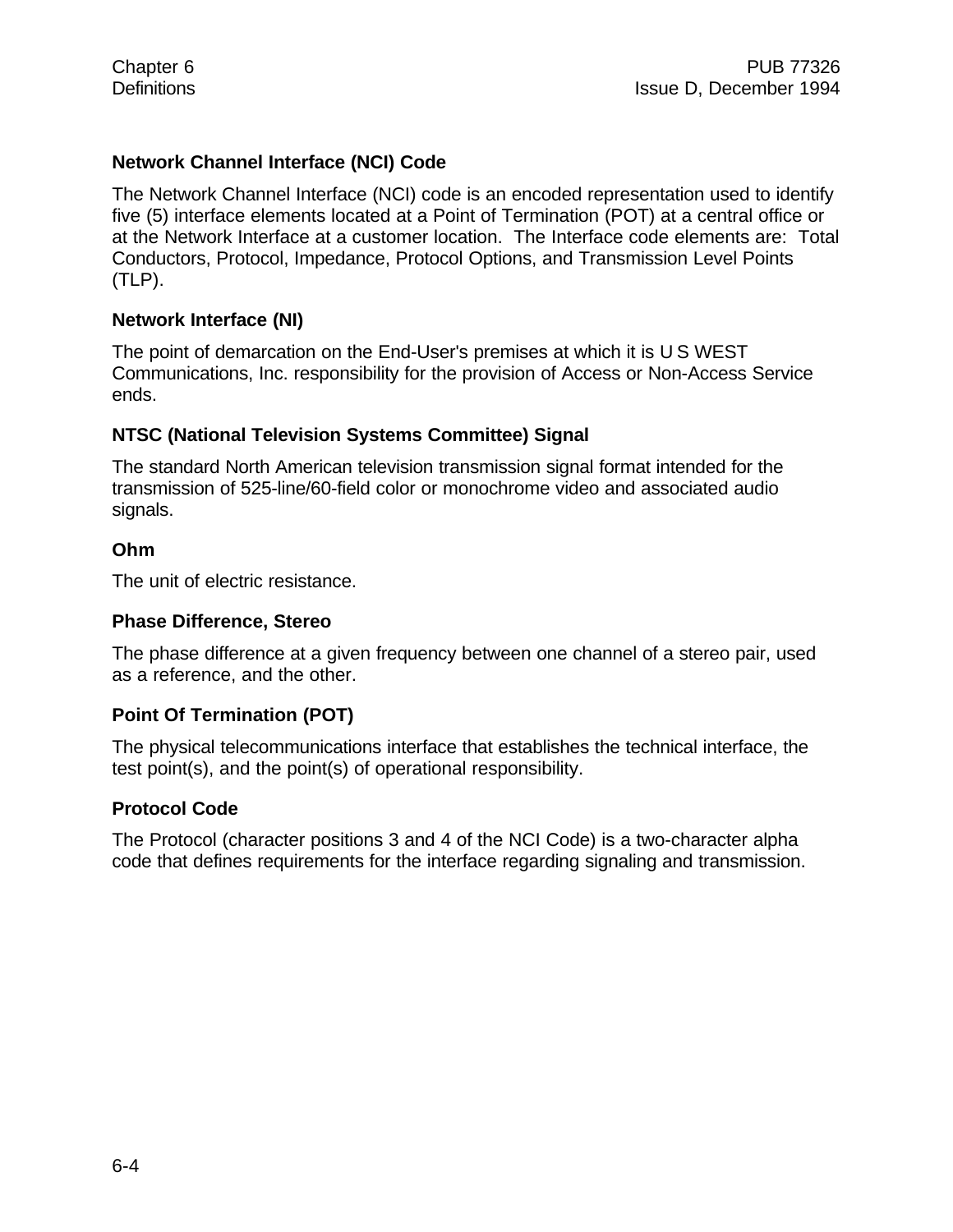## **Return Loss**

Denotes a measure of the similarity between the two impedances at the junction of two transmission paths. The higher the return loss, the higher the similarity.

# **Signal-To-Noise Ratio (S/N Ratio)**

The ratio of the signal power to the noise power at a given point in a given system (usually expressed in decibels).

# **Transmission Service Channel**

A one-way transmission path between two designated points.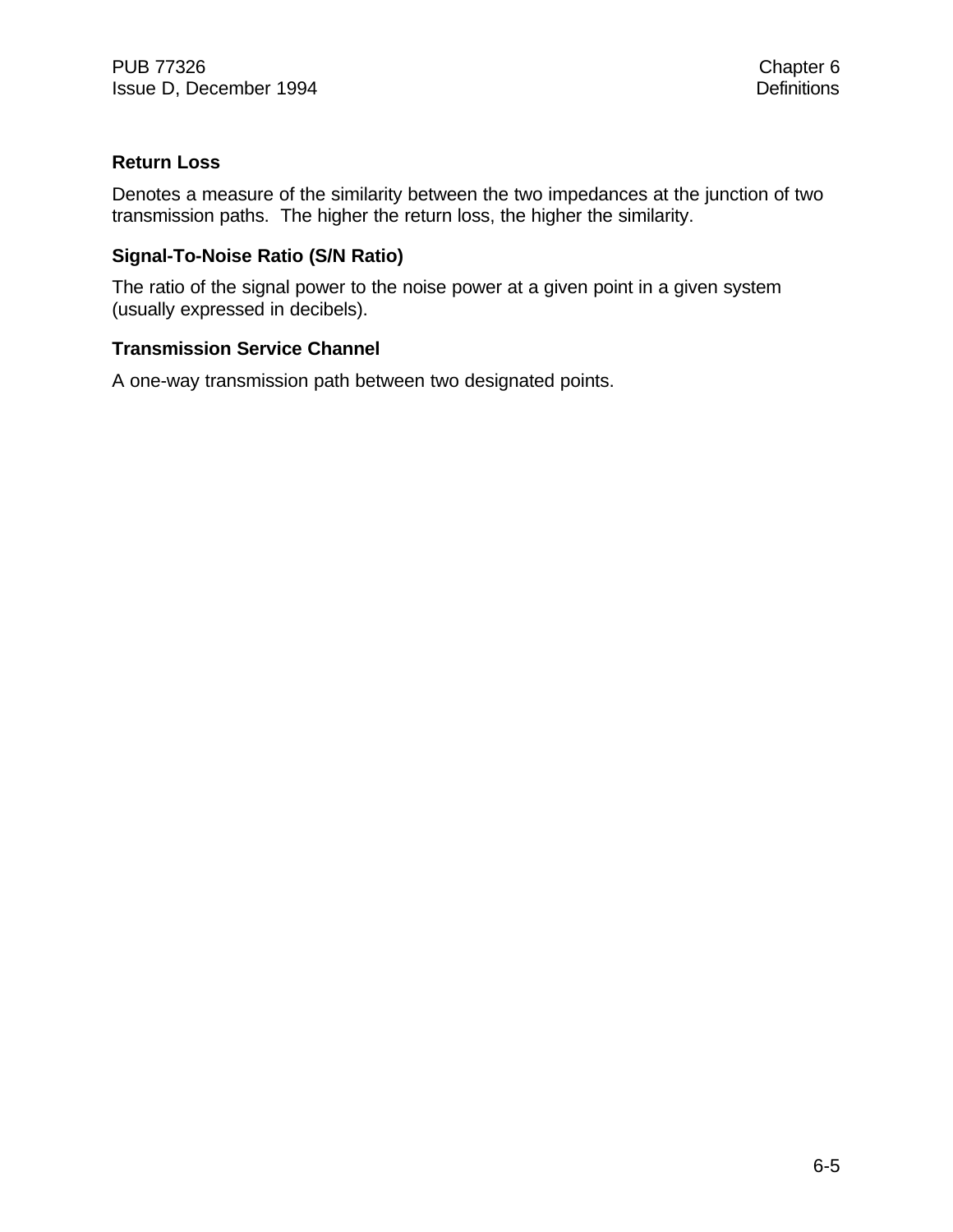### **7. References**

### **7.1 Bellcore Publications**

TR-TSV-000338 *Television Special Access and Local Channel Services - Transmission Parameter Limits and Interface Combinations*. Issue 2, August 1993.

# **7.2 American National Standards Institute (ANSI)**

ANSI T1.502-1988 *System M-NTSC Television Signals - Network Interface Specifications and Performance Parameters*

EIA/TIA RS-250C-1989 *Electrical Performance for Television Transmission Systems*

ANSI T1.223-1991 *Telecommunications - Information Interchange - Structure and Representation of Network Channel (NC) and Network Channel Interface (NCI) Codes for the North American Telecommunications System.*

# **7.3 Document Ordering Information**

All documents are subject to change and their citation in this document reflects the most current information available at the time of printing. Readers are advised to check status and availability of all documents.

ANSI/EIA and T1 documents may be obtained from:

American National Standards Institute Attention: Customer Service 11 West 42nd Street New York, NY 10036 Phone: (212) 642-4900 Fax: (212) 302-1286

ANSI/IEEE documents may be obtained from:

Global Engineering Documents 2805 McGraw Avenue Irvine, CA 92714 Phone: (800) 854-7179 Fax: (714) 261-7892